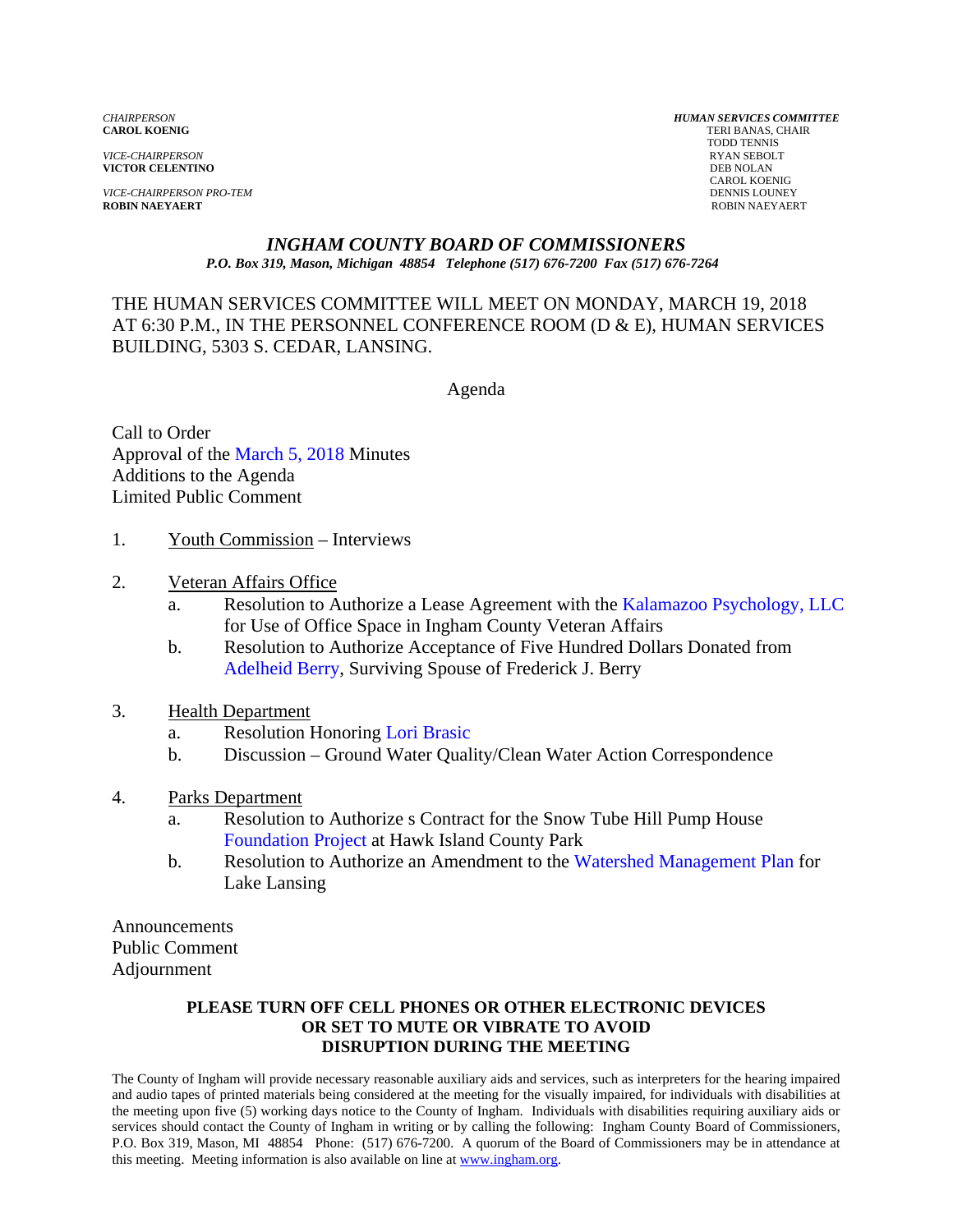### HUMAN SERVICES COMMITTEE March 5, 2018 Draft Minutes

<span id="page-1-0"></span>

| <b>Members Present:</b> | Banas, Koenig (arrived at 6:41 p.m.), Louney, Nolan, Tennis, Sebolt, and<br>Naevaert |
|-------------------------|--------------------------------------------------------------------------------------|
|                         |                                                                                      |

Members Absent: None

Others Present: Commissioner Maiville, Delhi Township Clerk Evan Hope, Dilhara Muthukuda, Dale Copedge, Alan Platt, Tim Morgan, Melissa Buzzard, Matt Nordfjord, Jared Cypher, Liz Noel, Lindsey LaForte and others.

The meeting was called to order by Chairperson Banas at 6:30 p.m. in Personnel Conference Room "D & E" of the Human Services Building, 5303 S. Cedar Street, Lansing, Michigan.

### Approval of the February 5 and February 26, 2018 Closed Session Minutes and February 26, 2018 Minutes

MOVED BY COMM. NOLAN, SUPPORTED BY COMM. TENNIS, TO APPROVE THE CLOSED SESSION MINUTES OF THE FEBRUARY 5, 2018 AND FEBRUARY 26, 2018 AND THE OPEN SESSION MINUTES OF THE FEBRUARY 26, 2018 HUMAN SERVICES COMMITTEE MEETING.

THE MOTION CARRIED UNANIMOUSLY. Absent: Commissioner Koenig

Additions to the Agenda –

4. Opioid Litigation – Resolution Authorizing an Agreement with Weitz & Luxenberg, P.C. to Represent Ingham County in Litigation Against Manufacturers and Wholesale Distributors of Opioids

Chairperson Banas stated the agenda numbers after the new Agenda Item No. 4 would be adjusted to reflect the new resolution added.

### Limited Public Comment

Chairperson Banas welcomed Commissioner Louney to the Human Services Committee. She also welcomed Lindsey LaForte, Recording Secretary, to the Committee.

Evan Hope, Delhi Charter Township Clerk, stated he had attended the Committee for the discussion regarding the Trails and Parks Millage. He further stated he could help answer questions the Committee might have, along with the Parks Department staff.

Clerk Hope stated he had other opinions and suggestions about the Trails and Parks Millage application process, but he would wait to get through this process first.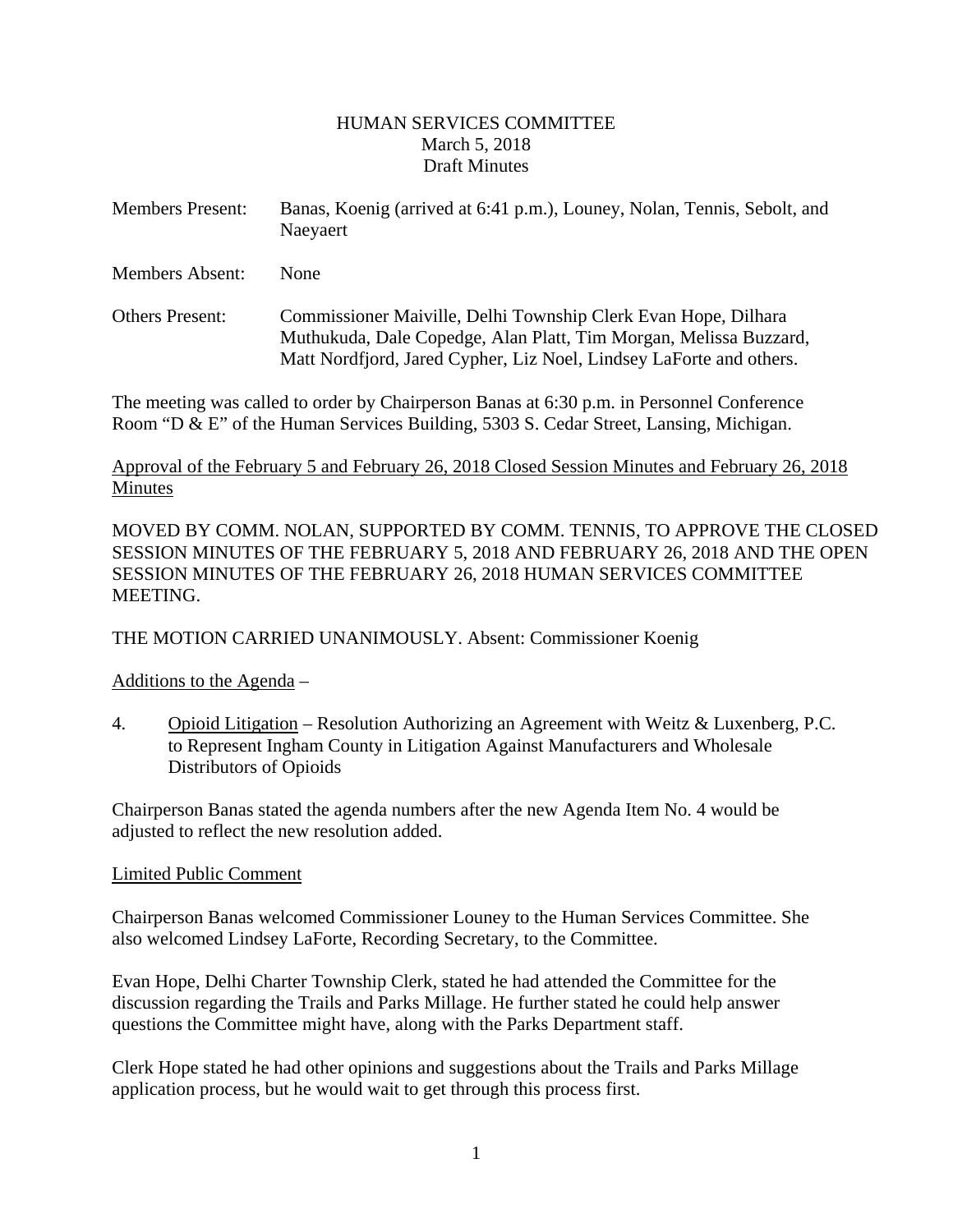### MOVED BY COMM. NAEYAERT, SUPPORTED BY COMM. TENNIS, TO APPROVE A CONSENT AGENDA CONSISTING OF THE FOLLOWING ACTION ITEMS:

- 3. Facilities Resolution to Authorize Community Mental Health (CMH) to Utilize Unused Space at the Human Services Building
- 5. Fair Office
	- a. Resolution to Authorize a Lease Agreement with CVTS Enterprise, LLC at the Ingham County Fairgrounds
	- b. Resolution to Authorize a Part-Time Temporary Position at the Ingham County Fairgrounds
- 6. Parks Department
	- a. Resolution to Authorize Application for a Land and Water Conservation Fund Grant
	- b. Resolution to Authorize Application for a Recreation Passport Program Grant
	- c. Resolution to Authorize Application for a Michigan Natural Resources Trust Fund Grant
- 7. Health Services Millage Resolution Authorizing a Contract Extension with Malannoye Consulting, LLC to Review Member Eligibility and Expenses Relative to the Health Services Millage Contracts with Ingham Health Plan Corporation
- 8. Youth Commission Resolution Authorizing the Youth Commission to Raise Funds and Accept Donations on Behalf of the Youth Commission
- 9. Board of Commissioners Resolution Honoring Alex Hosey

THE MOTION CARRIED UNANIMOUSLY. Absent: Commissioner Koenig

### THE MOTION TO APPROVE THE ITEMS ON THE CONSENT AGENDA CARRIED UNANIMOUSLY. Absent: Commissioner Koenig

1. Board of Health – Interviews

Dilhara Muthukuda interviewed for a position on the Board of Health.

MOVED BY COMM. NOLAN, SUPPORTED BY COMM. NAEYAERT, TO RECOMMEND DILHARA MUTHUKUDA FOR A POSITION ON THE BOARD OF HEALTH TO THE BOARD OF COMMISSIONERS.

Commissioner Koenig arrived at 6:41 p.m.

# THE MOTION CARRIED UNANIMOUSLY.

2. Community Mental Health Board – Interviews

Dale Copedge interviewed for a position on the Community Mental Health Board.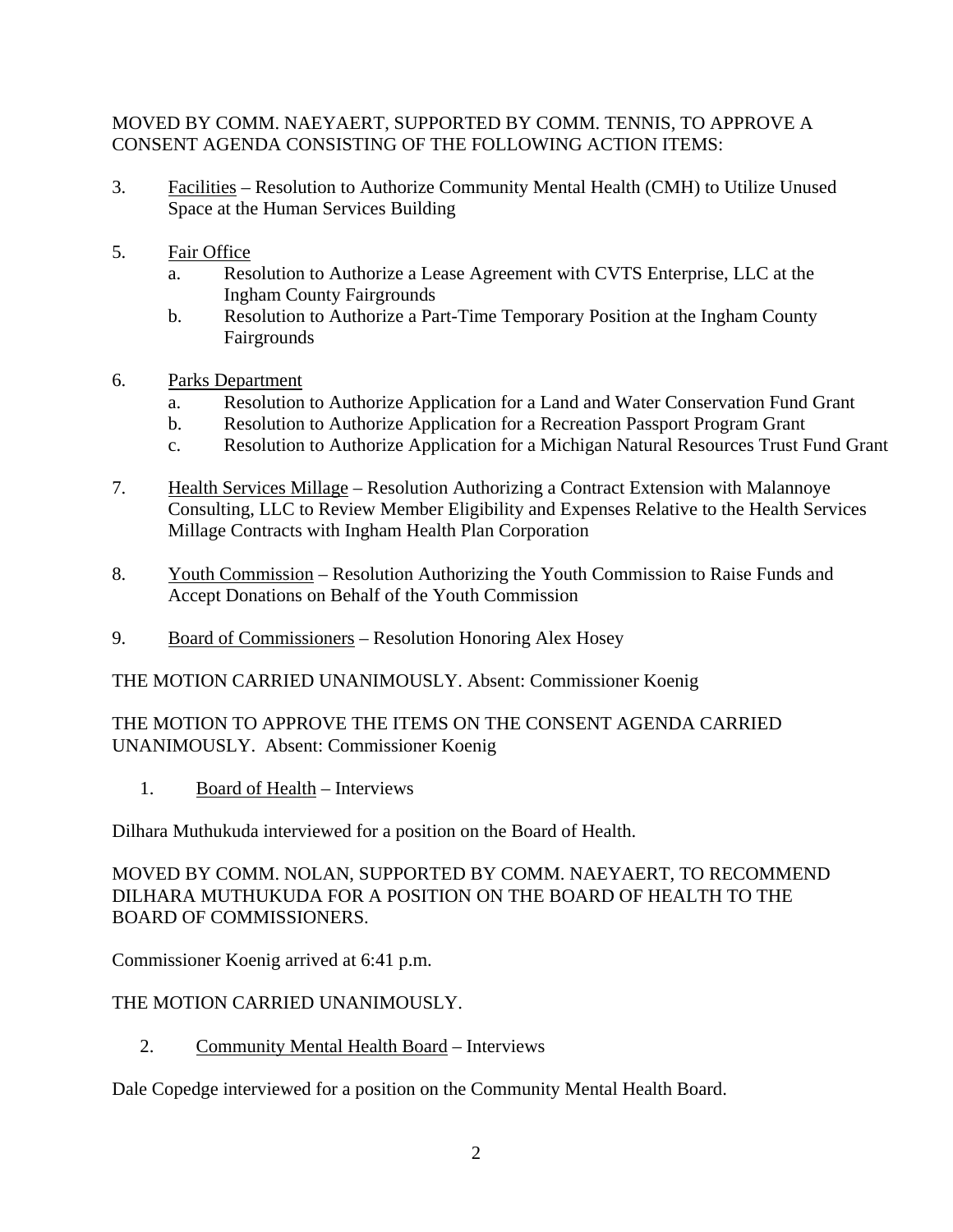MOVED BY COMM. NOLAN, SUPPORTED BY COMM. TENNIS, TO RECOMMEND DALE COPEDGE FOR A POSITION ON THE COMMUNITY MENTAL HEALTH BOARD TO THE BOARD OF COMMISSIONERS.

### THE MOTION CARRIED UNANIMOUSLY.

Alan Platt interviewed for a position on the Community Mental Health Board.

MOVED BY COMM. KOENIG, SUPPORTED BY COMM. NOLAN, TO RECOMMEND ALAN PLATT FOR A POSITION ON THE COMMUNITY MENTAL HEALTH BOARD TO THE BOARD OF COMMISSIONERS.

# THE MOTION CARRIED UNANIMOUSLY.

4. Opioid Litigation – Resolution Authorizing an Agreement with Weitz & Luxenberg, P.C. to Represent Ingham County in Litigation Against Manufacturers and Wholesale Distributors of Opioids

MOVED BY COMM. NOLAN, SUPPORTED BY COMM. TENNIS, TO APPROVE THE RESOLUTION.

Jared Cypher, Deputy Controller, introduced the resolution and the panel's decision-making process for this resolution.

Matt Nordfjord, County Attorney, stated it was necessary and in the Board of Commissioners' right to waive Section 21 of the Purchasing Policy, which was included in the resolution.

Commissioner Nolan thanked Jim Hudgins, Purchasing Director, and the staff panel of Linda Vail, Matt Nordfjord and Jared Cypher who reviewed the applications with her request to look at the ten-year record of the law firms. She further stated that according to the materials submitted by Weitz & Luxenberg, the law firm had accumulated \$10 billion over ten years in pharmaceutical litigation.

Commissioner Nolan stated she did not know why The Miller Law Firm did not respond to the request to provide their history. She further stated she was happy that the recommendation had come back with the details of the law firm's experience with multi-district litigation, and she hoped it had been handled ethically according to the Ethics Policy.

Commissioner Nolan stated she had mainly been interested in the success of the law firm over the long period of time with pharmaceutical litigation.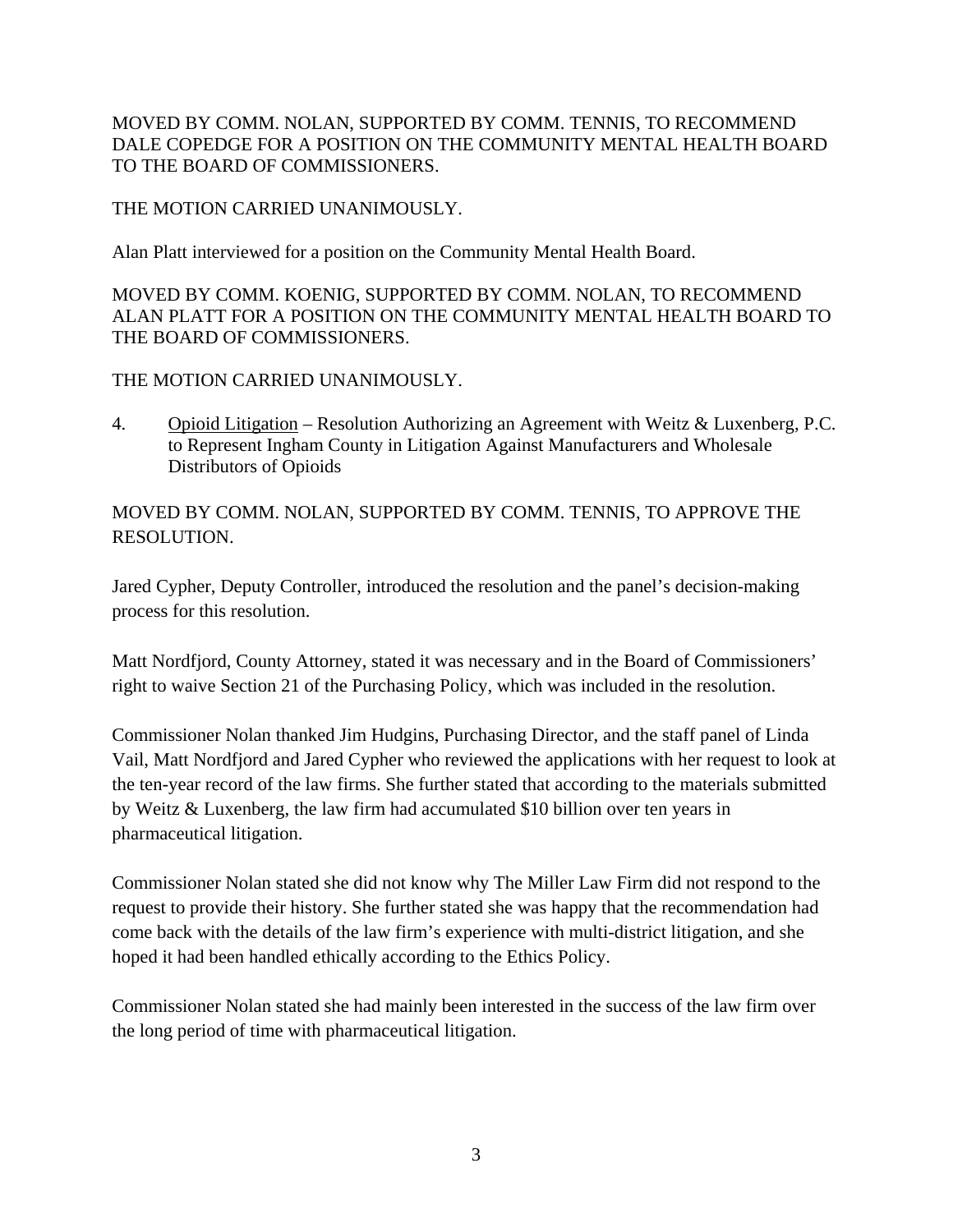Commissioner Koenig stated her concern had been about how one law firm had had a clause in their contract that held the County harmless in the event litigation was not successful. She further stated that she was concerned that The Miller Law Firm's contract language had been somewhat unethical, so she had asked the language be reviewed by the State Bar.

Commissioner Koenig stated the State Bar had said the language was acceptable. She further stated she wanted the clause about holding the County harmless included in the contract, in case they lost.

Mr. Nordfjord stated that clause would certainly be proposed by him, and he imagined the contract would be brought back if it was not included.

Commissioner Koenig stated that was the part she was most concerned about in case the County did not win. She further stated she was also concerned that the Purchasing Policy and Ethics Policy had gotten messy in this situation.

Commissioner Koenig stated the policies and the panel had been created for a reason, because they did not want politics to enter purchasing decisions. She further stated the County would have bigger purchasing decisions than the representation in the opioid litigation coming up and she did not want the Commissioners to be contacted and lobbied.

Commissioner Koenig stated she did not want to be that engaged in discussions with vendors. She further stated besides her stated concerns, she was fine with both firms as long as the County was protected in case they lost.

Commissioner Nolan stated she wanted to be very clear that she had never been contacted by either law firm.

Commissioner Koenig stated she had been contacted by a law firm regarding the opioid litigation.

Commissioner Nolan stated she had known the track record of Weitz & Luxenberg on the national scene regarding pharmaceutical litigation. She further stated she had never received campaign contributions from the law firms.

Discussion.

Commissioner Nolan stated for the record, Church & Wyble, P.C. was in Lansing, not Okemos, as it had noted in the memo.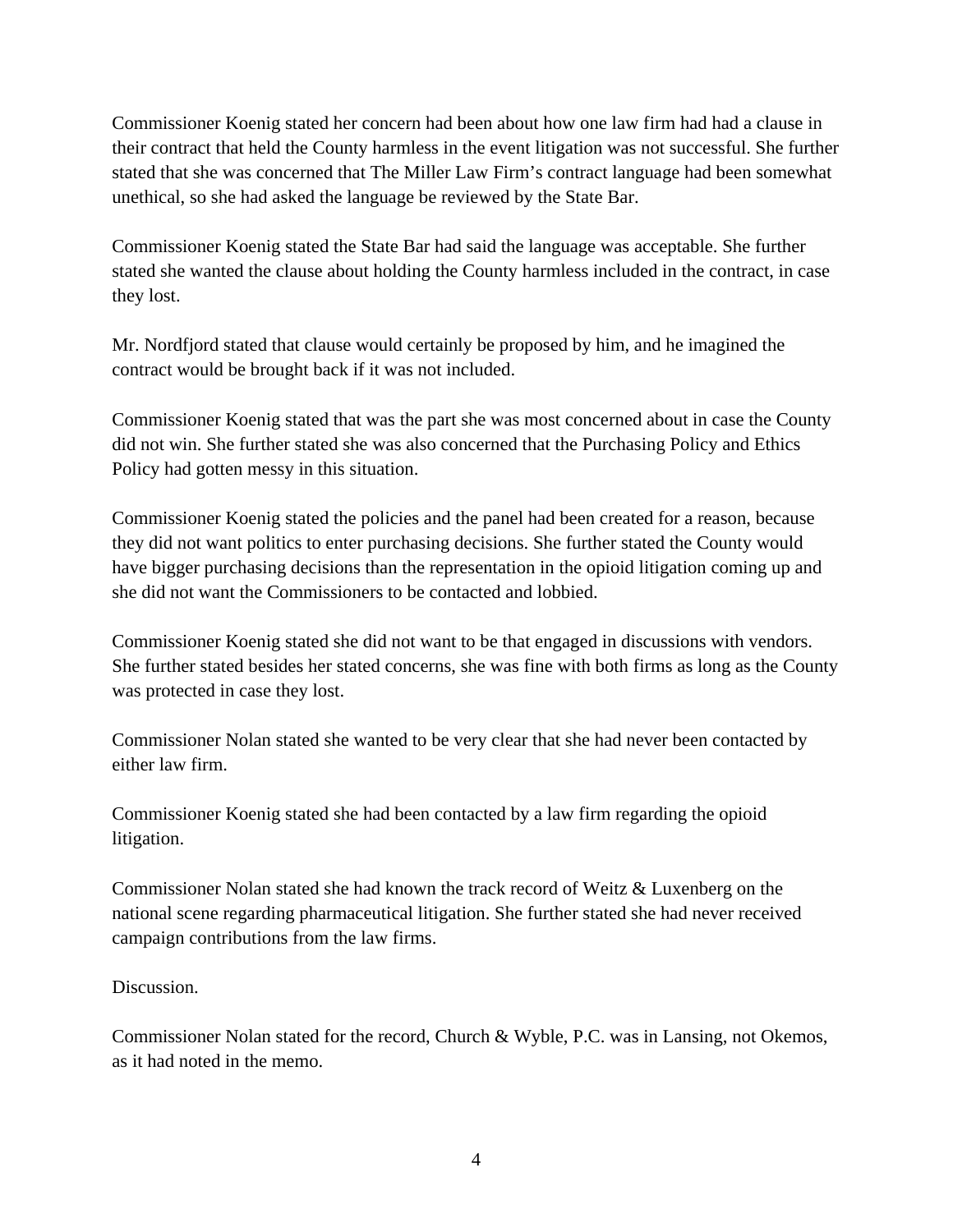### THE MOTION CARRIED UNANIMOUSLY BY A ROLL CALL VOTE.

- 6. Parks Department
	- d. Resolution to Authorize Contracts for Trails and Parks Millage Applications

Chairperson Banas introduced the resolution.

# MOVED BY COMM. SEBOLT, SUPPORTED BY COMM. NOLAN, TO APPROVE THE RESOLUTION.

Mr. Cypher introduced the current version of the resolution and the background of the resolution. He stated that if the Committee looked at a purely allocation standpoint, then the amount would be over the amount of the Trails and Parks Millage funding that had come in so far, but if they were looking at the long-term projection of the Trails and Parks Millage, then the allocated amounts would be within the total millage amount.

Mr. Cypher stated the projects were working on two-year contracts, and the Trails and Parks Millage amounts would be fine if they were allocated in future years. He further stated it was a matter of what the Board of Commissioners wanted to do, but staff believed it could make the funding of projects work over two years.

Chairperson Banas asked for the dollar figure that remained so far unallocated at the end of 2020 if the Board of Commissioners should act on these projects.

Melissa Buzzard, Trails and Parks Program Coordinator, distributed spreadsheets with possible courses of action for the projects and projected amounts unallocated in each year.

Chairperson Banas asked Ms. Buzzard to give the Committee an overview of money put to use.

Ms. Buzzard stated the recent Trails and Parks quarterly report had indicated there were a lot of projects breaking ground this spring and summer. She further stated there were 22 projects with a completion date in 2018, five projects with a completion date in 2019, and one project with a completion date in 2020, so there were things happening this year.

Chairperson Banas stated there had been a lot of discussion about why it had taken so long for projects to break ground. She asked Ms. Buzzard for a technical explanation of why the projects took so long to be completed and for money to be spent.

Ms. Buzzard stated that sometimes, municipalities used the Trails and Parks Millage money as matching funds for federal and state funds, so they needed to wait for those funds to come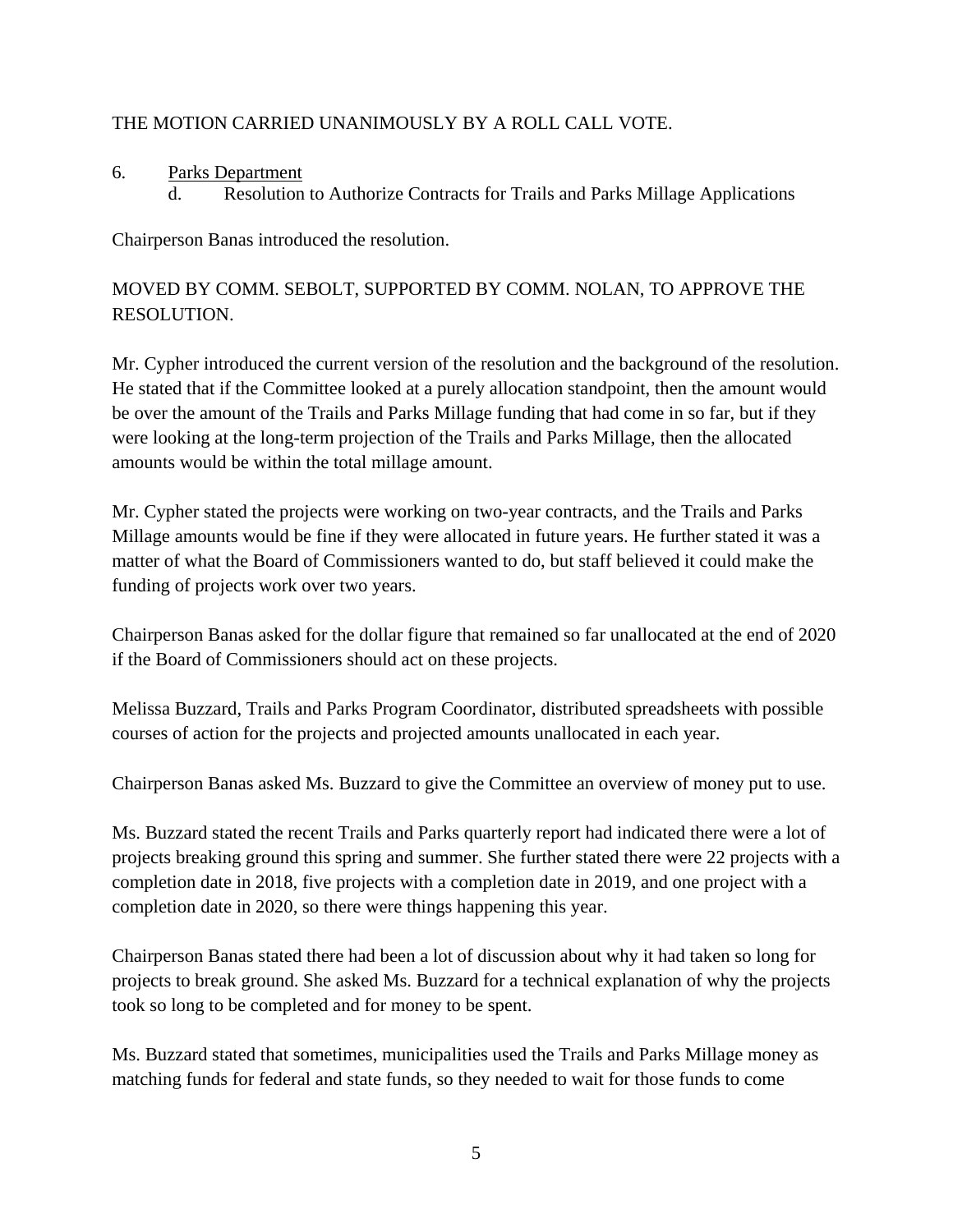through. She further stated municipalities were also working with their staff and putting projects out to bid, which took time, but once that was done, construction could begin.

Tim Morgan, Parks Department Director, stated he had been part of the process since its inception and the County had done a lot of work within the first two years after the Trails and Parks Millage had been passed to set the process. He further stated the first contracts were not awarded until 2016, so the projects were not at the end of their two-year completion date, which would be 2018.

Mr. Morgan stated he was not saying that extensions for the projects would not happen, but he had heard from entities involved in the Big Fix round of projects that they were on board to get them done this year.

### Discussion.

Mr. Morgan stated within the course of a year, three years' worth of Trails and Parks Millage money had been allocated, and communities were aggressively planning and designing and sent projects out to bid, so a tremendous amount of work had been done. He further stated that during the Big Fix round of projects, they had decided to do both asphalt and bridges at once.

Mr. Morgan stated that bridges took time to build and plan, and municipalities would not fix asphalt before the large vehicles to fix bridges drove over them to fix the bridges.

# Discussion.

Chairperson Banas stated she was glad to have background on the situation, and she wanted to review the recommended projects. She asked what had happened to the Committee's recommendation to allow unapproved projects to reapply for funding, and what the total amount was to be allocated.

Ms. Buzzard stated \$8.5 million to date had been allocated to municipalities, with recommended 2018 funds amounting to almost \$4 million, 2019 funds were allocated at \$835,000, and \$227,000 had been allocated in 2020. She further stated that Meridian Charter Township had mentioned their willingness to provide match in previous Committee meetings, and Delhi Charter Township had offered \$200,000 cash for local match funding.

Chairperson Banas asked what the cost of the two projects was, and what was recommended and how far that would take work.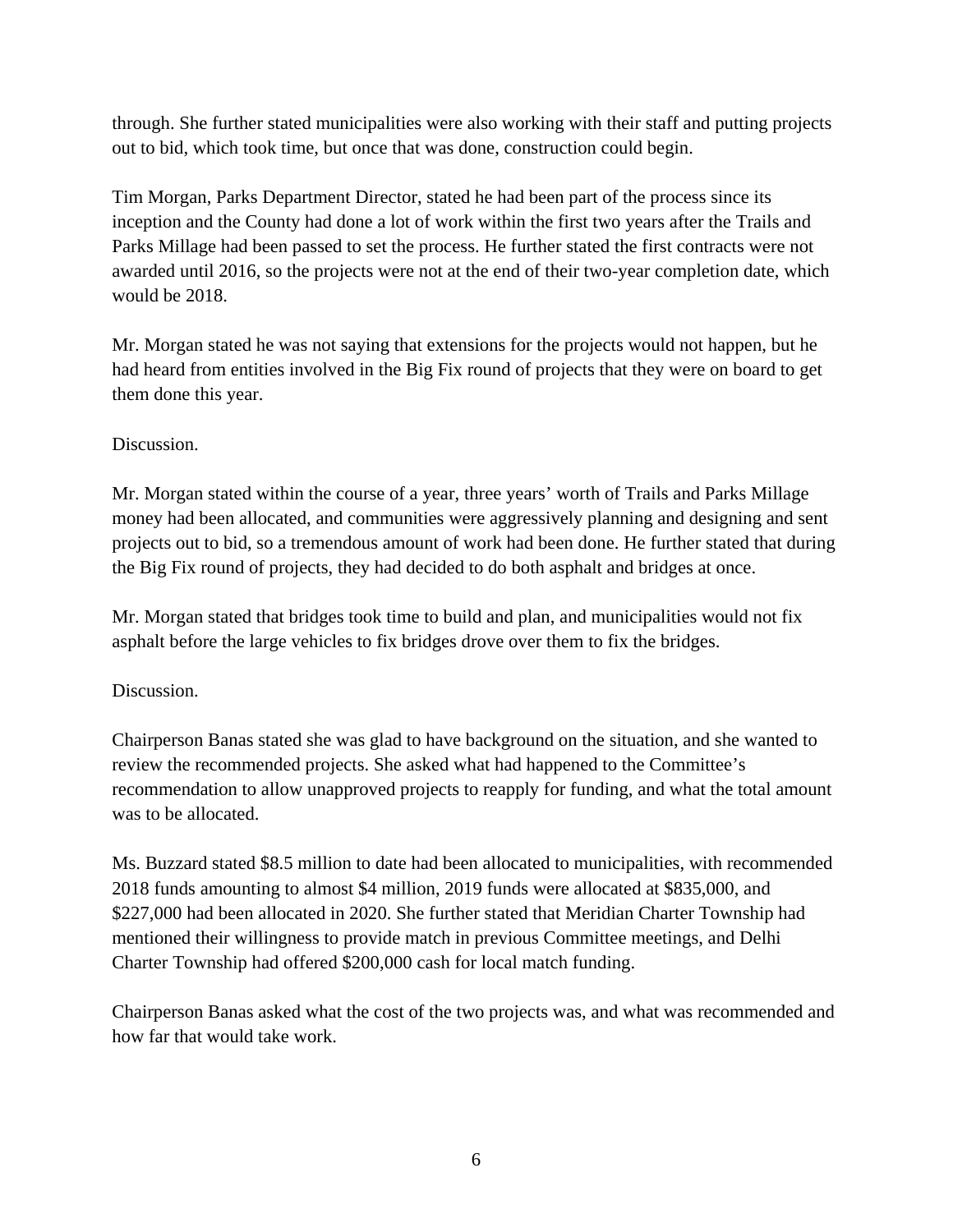Ms. Buzzard stated Meridian Charter Township's current project application asked for \$975,000 for a pedestrian boardwalk along Okemos Road.

Discussion.

Mr. Morgan stated that stretch of Okemos Road was a problem area for vehicular and pedestrian traffic, and the area flooded. He further stated the project would fill a gap of a pedestrian and bike pathway.

Ms. Buzzard stated the original project application for Meridian Charter Township had cost about \$1.3 million and had had originally provided a 10% local match in funding. She further stated Meridian Charter Township had offered to increase their local match funding to 25%, making the County's amount \$975,000 and their match \$375,000.

Chairperson Banas asked if Meridian Charter Township was still holding to that offer.

Ms. Buzzard stated that the County had Meridian Charter Township's offer in writing.

Chairperson Banas asked how the Okemos Road boardwalk project fit into the MSU trail, as she understood Meridian Charter Township had broken their project into three.

Ms. Buzzard stated the project had been broken into three phases, and the County had already funded Phase 1. She further stated the project at hand was a portion of Phase 2 of the MSU Trail project.

# **Discussion**

Chairperson Banas asked how the Delhi Charter Township fit into the Mannik & Smith report, and where the trail went and how much it cost.

Ms. Buzzard stated that when Delhi Charter Township had submitted the project, they had asked them if they could split the project into two phases, as the total cost of the project was about \$3.4 million. She further stated that Delhi Charter Township had told them that if the project was split into two phases, the overall cost of the project would increase because of the cost of materials over time.

Ms. Buzzard stated that the current amount suggested for Delhi Charter Township's project was \$960,000. She further stated that Delhi Charter Township had offered \$200,000 cash as a match, on top of easements and work in-kind on the project.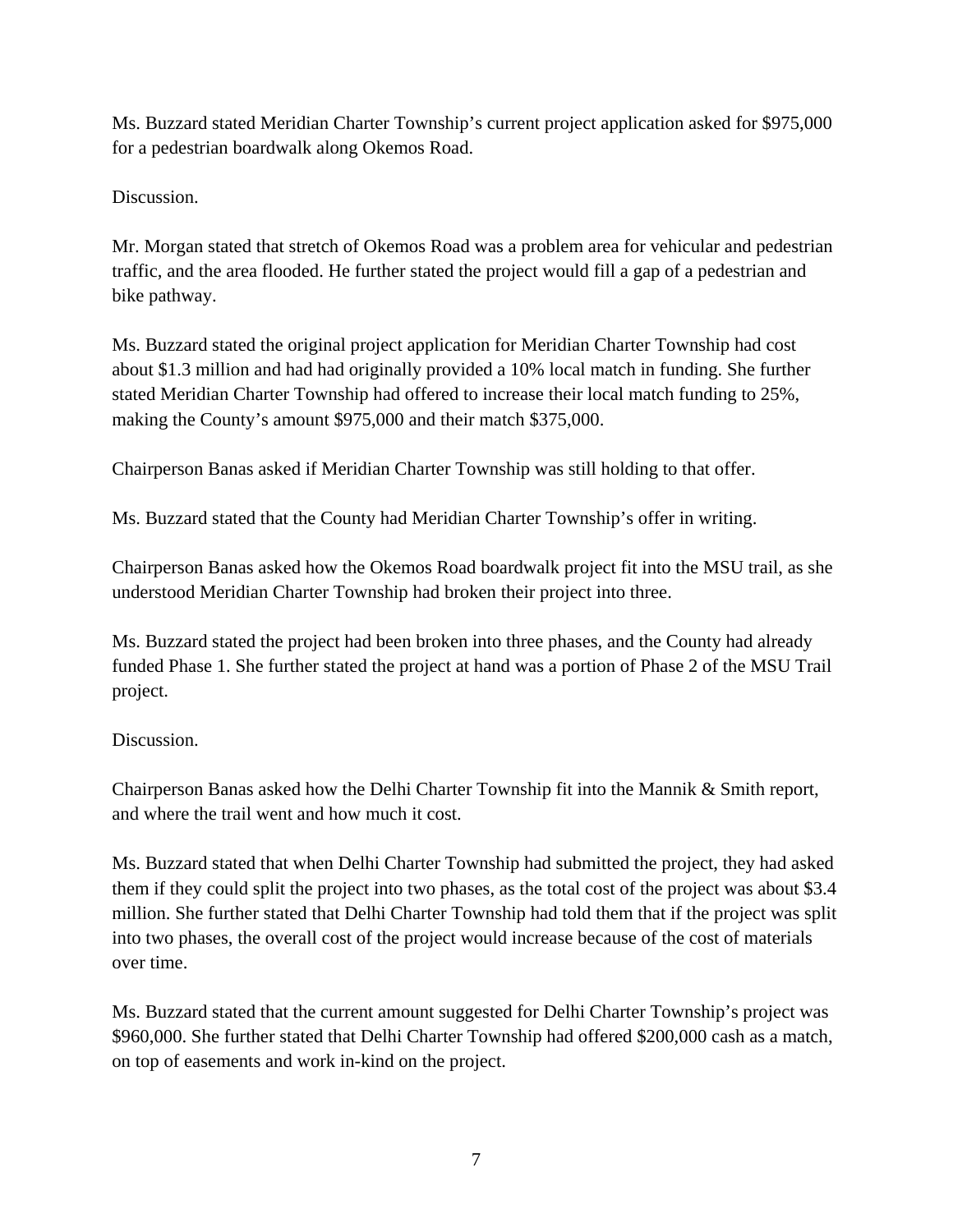Discussion.

Mr. Morgan stated that the Delhi Charter Township trail and the MSU to Lake Lansing Trail were priorities according to the Mannik & Smith report because they connected County parks.

Ms. Buzzard stated as the project was currently funded, it would allow for the RAM Trail to go to Grovenburg Road, but it would not complete the entire project to Burchfield Park.

Mr. Morgan stated if the County went for Delhi Charter Township's whole request, it could be done, but it would eat up all of the unallocated funds in 2020 as well. He further stated that by their own resolution, the Board of Commissioners could only allocate 70% of the funds in 2019 and 2020 because the rest went to Ms. Buzzard's salary and contracts with Spicer Group.

Mr. Morgan stated if the full request from Delhi Charter Township was approved, then there would only be about \$500,000 left over for other projects.

Chairperson Banas asked if Delhi Charter Township was applying for State or federal dollars at this time with this project.

Commissioner Koenig stated she was concerned that the County did not have money for wayfinding with that proposal.

Mr. Morgan stated \$300,000 had been set aside for wayfinding, which was not in the chart before the Committee.

Chairperson Banas asked if \$300,000 would be adequate for wayfinding.

Mr. Morgan stated the \$300,000 was not enough on its own, but the County was applying for a Transportation Alternatives Program (TAP) grant, to hopefully increase that amount to almost \$1 million.

Commissioner Nolan stated regardless of what the projects did or where they went, she was concerned about the process, as they had a Trails and Parks Committee that worked for months to put together a process, and then the applications were turned over to the Park Commission who had spent hours recommending how the County spent the money. She further stated the applications had then come to the Human Services Committee, where they had discussed if a project was not funded, that the door could be opened to re-apply with local match funding.

Commissioner Nolan stated the process had been hijacked in the Finance Committee, where they went off the rails and Commissioner Grebner had been open about how he did not like the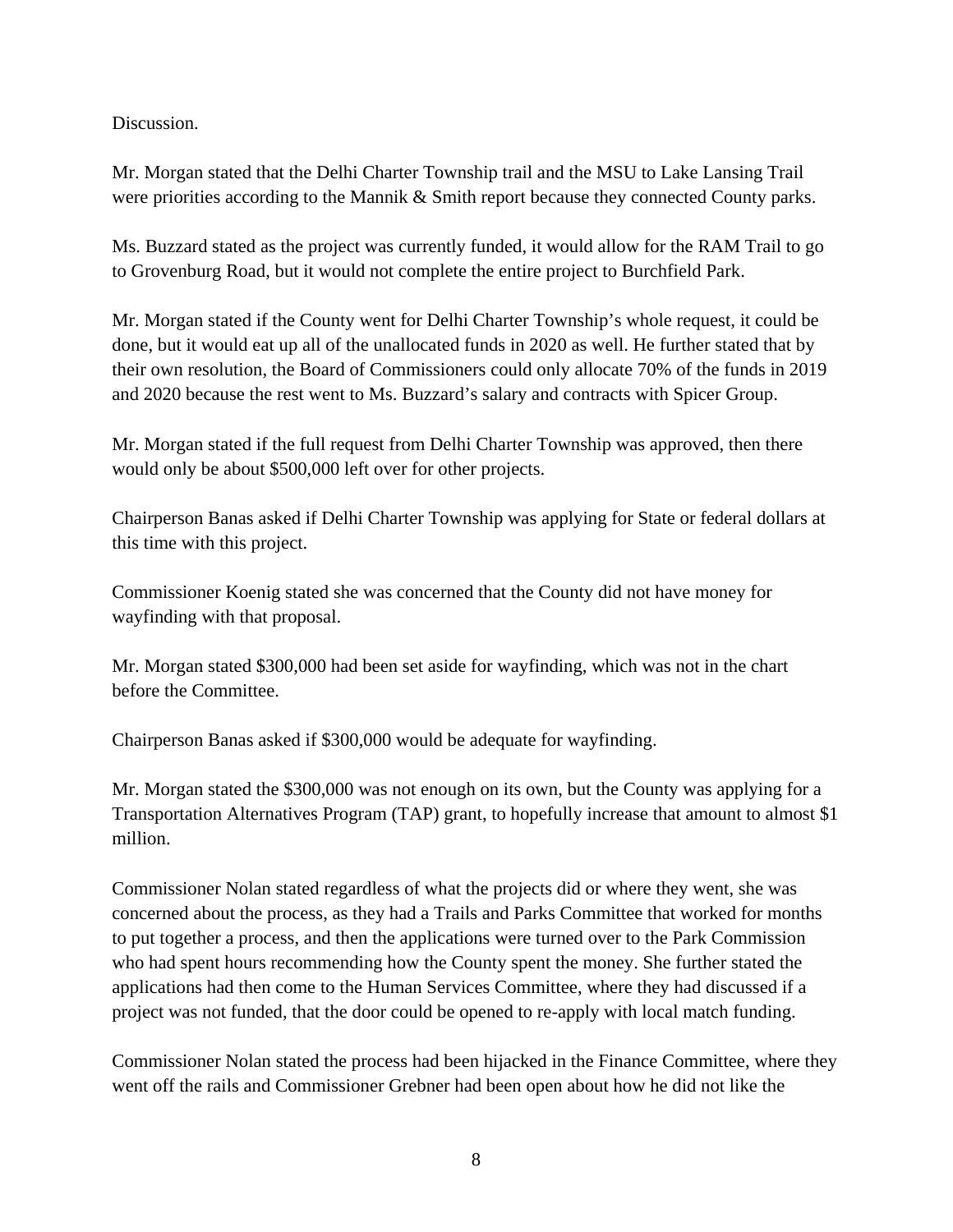process. She further stated Commissioner Grebner had written his own resolution that was now before their Committee tonight, which she would vote against.

Commissioner Nolan stated she wanted to go back to two Committee meetings ago, where they supported the Parks Commission's recommendations and allowed other applicants that had not received funding to reapply with improved local match funding.

Commissioner Nolan stated it was important to her personally take millage money that had been gifted to them from the community, and she hoped to double it each year with State and federal match funding. She further stated she was concerned that the County was allocating everything through 2020 and she was more concerned about losing their way in terms of the original process that had been set up, and the Finance Committee was hijacking their job.

Commissioner Louney left at 7:39 p.m.

Chairperson Banas stated a number of programs that the Parks Commission had recommended to be funded were applying for other funding, and they had a deadline of April 1, 2018 to submit their applications.

Discussion.

Mr. Cypher stated his recommendation would be to move forward with those projects that were recommended by the Parks Commission.

Chairperson Banas stated she would suggest that the resolution be split up to vote on those projects separately.

Mr. Cypher stated staff would prepare a separate resolution to bring to the Finance Committee.

Commissioner Sebolt stated both Meridian Charter Township and Delhi Charter Township had come back with additional matching funds. He asked if that additional amount was reflected in any of the spreadsheets that were provided.

Ms. Buzzard stated she did not think the updated match amounts were included in the spreadsheets.

Discussion.

Commissioner Sebolt stated he thought that shaving off \$200,000 from Delhi Charter Township's contribution was not a lot when it came to the entire County's millage. He further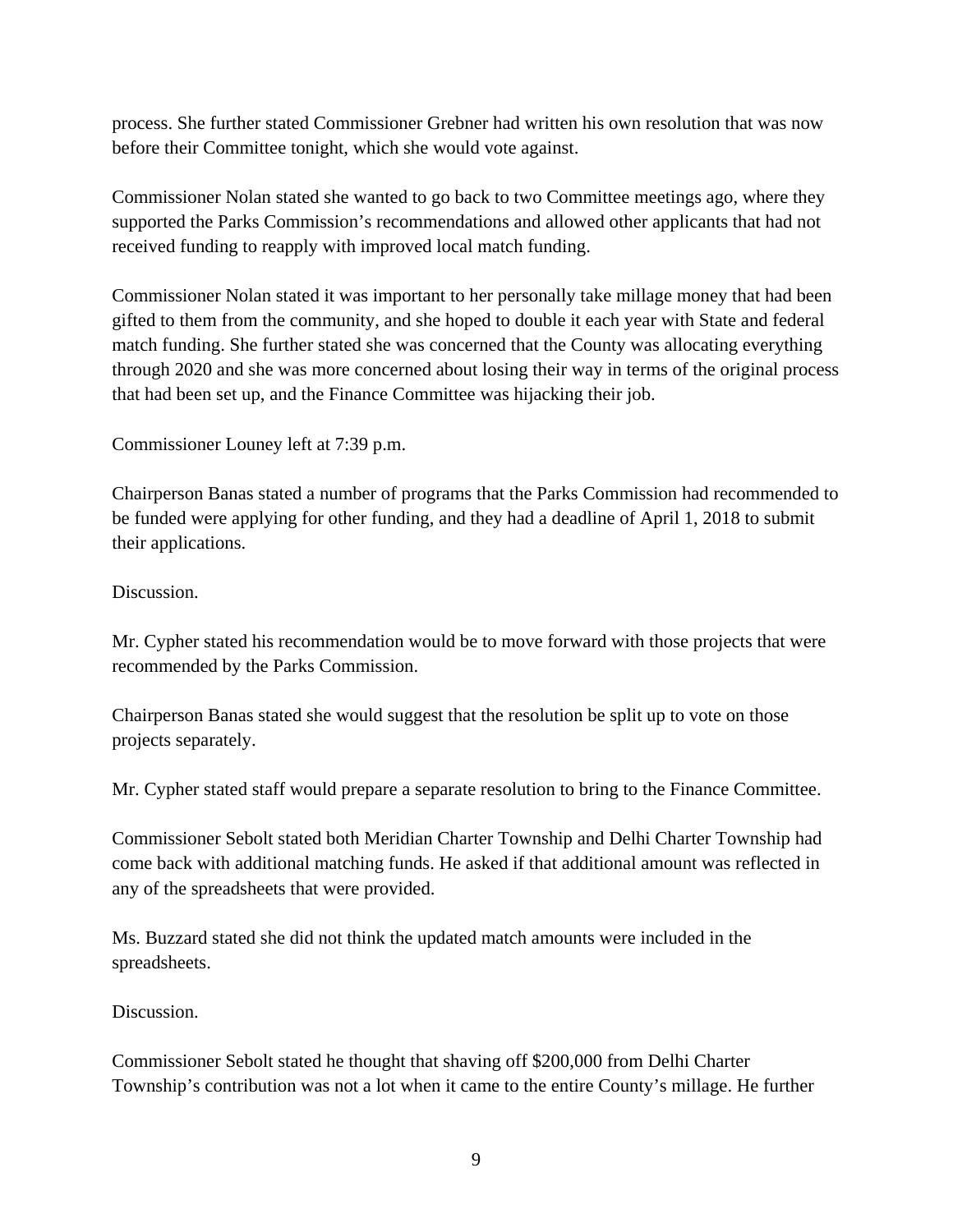stated that he agreed with Commissioner Nolan and he did not understand why that project was not funded, at least for a portion.

Commissioner Sebolt stated he was concerned that the money would be gone in future years if it was all allocated now, and if other municipalities wanted a chance in the coming years it would not be available for their projects, and he found that alarming.

Commissioner Louney returned at 7:42 p.m.

Discussion.

Commissioner Tennis stated Commissioner Grebner was not present, but he had made the argument that the County had the funds, and while the funds might be allocated, they were not currently being spent. He further stated he thought the option of splitting the cost of the projects over two years got the funding to a point where none of the numbers were negative on the spreadsheet.

Commissioner Tennis stated this solution did not address the way the Board of Commissioners usurped the Parks Commission, and there seemed to be a divided opinion among the Board of Commissioners on whether they could do so or not. He further stated from a legal standpoint, he thought the Board of Commissioners could make their own decisions, but there was a path down the middle for both.

Commissioner Maiville stated that some communities were given until March 15, 2018, so there might be more applicants than just Meridian Charter Township and Delhi Charter Township, but other communities might not meet until after and therefore would not be included. He further stated that Commissioner Grebner had sent out a letter to Commissioners, where he had made the point that Delhi Charter Township made up 10% of the Trails and Parks Millage base, and had not seen any of the money from it.

Commissioner Maiville stated that while the Board of Commissioners had been talking about their Trails and Parks Millage, Delhi Charter Township had been actively putting in new trails. He further stated that with the case of building a connection trail in Alaiedon Township, he did not see Alaiedon Township stopping the project, but they would need someone else to spearhead it.

Commissioner Maiville stated he hoped the project would move forward, because the clock was ticking on the current Trails and Parks Millage and what was available to spend. He further stated that he thought the scoring needed to be reviewed because local match funding trumped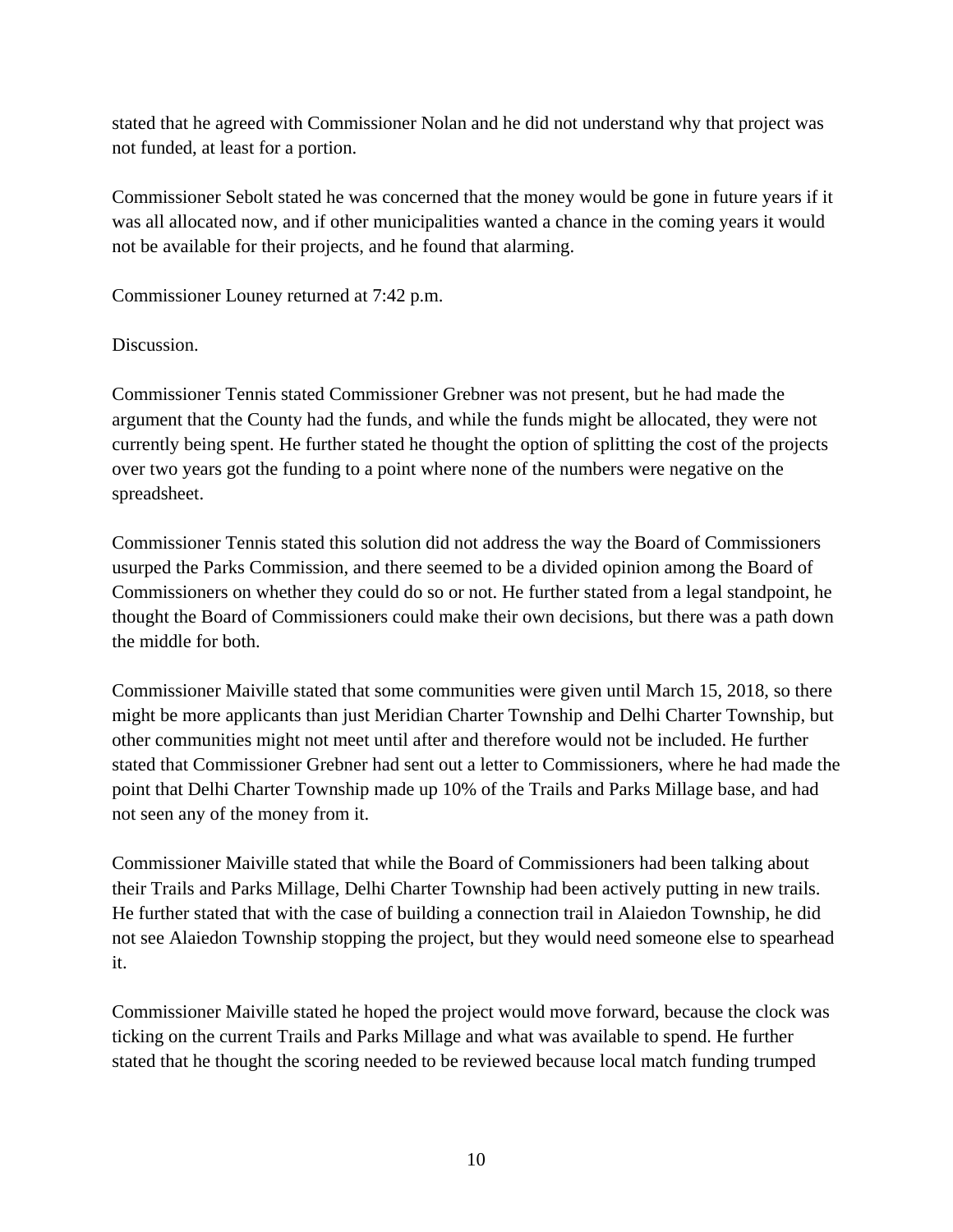the score, and when it was all said and done, they were going to take the projects with local match funding, and that was why Onondaga Township's project was not chosen.

Mr. Morgan stated he thought Onondaga Township's project was not recommended, more because of the viability of the project and the way the application was written, than because the amount of local match funding.

### Discussion.

Chairperson Banas stated now that Ms. Buzzard was on board, she could help smaller communities with applications.

Commissioner Maiville stated he had pushed for his municipalities to work with the Parks Department. He further stated it would be nice if the Onondaga Township project was done by 2020, because there was expedition that happened every ten years and there would be a lot of people at that boat launch.

Commissioner Maiville stated the Onondaga Township project had been up there in the scoring of the applications, but lower scored projects got funded.

Chairperson Banas stated that she had been part of the process, and the Parks Commission had been interested in providing as many opportunities to communities as they could with this round of funding, not just funding large projects. She further stated that the mid-March deadline for communities whose projects had not been recommended had been part of the resolution that had passed the Human Services Committee, but had not been approved because it had failed in the Finance Committee.

### Discussion.

Commissioner Nolan stated it was not that long ago that this Committee had been given the responsibility of taking over Trails and Parks, because County Services had been slammed with too much work. She further stated the responsibility had not been given to the Finance Committee.

Commissioner Nolan stated for the record, Commissioner Maiville had been talking about Baldwin Park in Onondaga, and she had gone there and she would love to see that launch. She further stated she thought it was important for Onondaga to have a blue water trail, and she supported the Delhi Charter Township and Meridian Charter Township projects.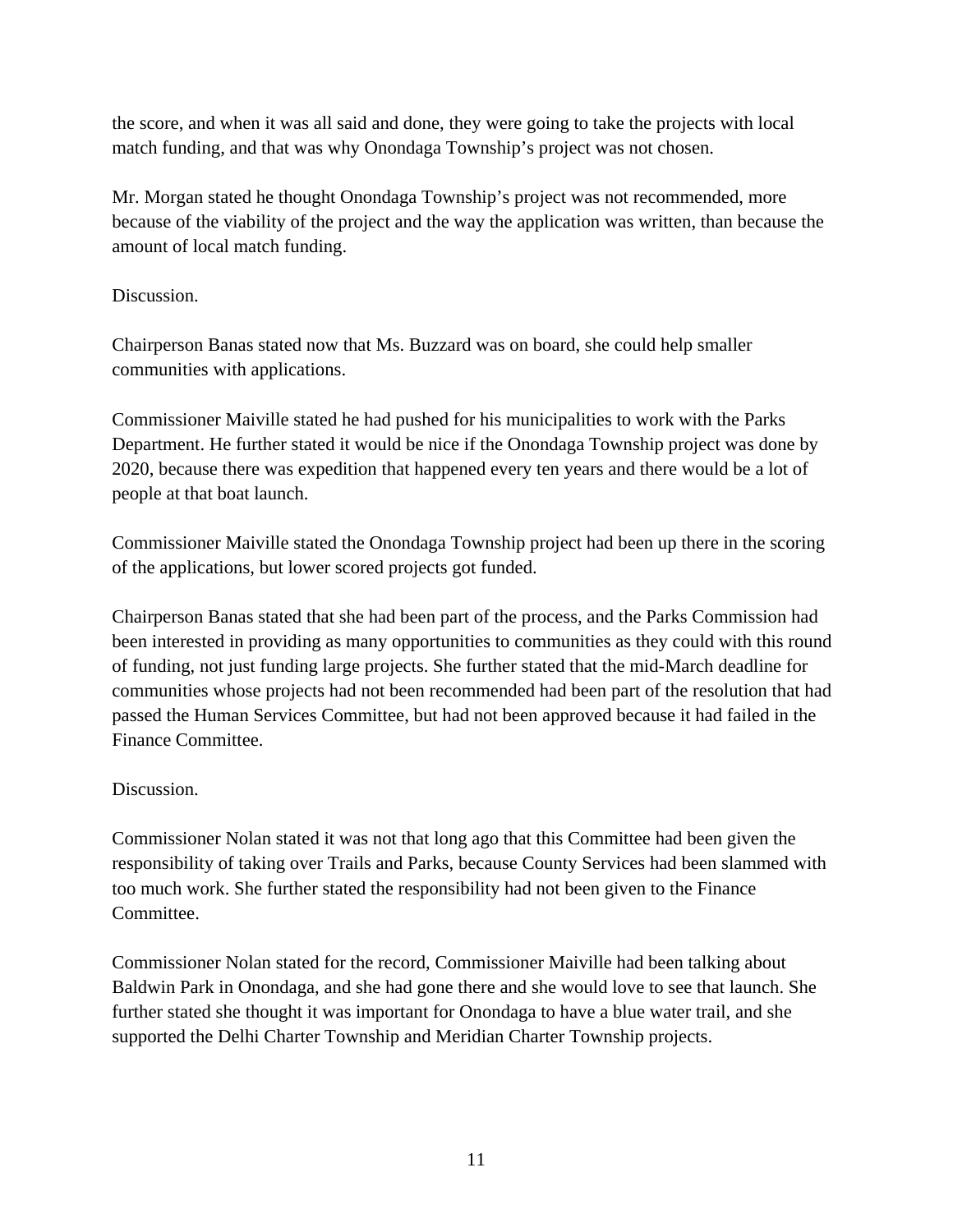# COMMISSIONER NOLAN REQUESTED TO DIVIDE THE QUESTION AND VOTE ON THE ORIGINAL RESOLUTION AS IT HAD BEEN PRESENTED FROM THE PARKS COMMISSION.

Commissioner Nolan stated she would like to see the original intention, to go back to all communities that did not get funded, and see if they were interested in applying again with some local match funding.

Discussion.

# COMMISSIONER NOLAN WITHDREW HER MOTION TO DIVIDE THE QUESTION.

MOVED BY COMM. NOLAN, SUPPORTED BY COMM. TENNIS, TO AMEND THE RESOLUTION AS FOLLOWS:

| Meridian        |                                                          |                                               |                                         |      |
|-----------------|----------------------------------------------------------|-----------------------------------------------|-----------------------------------------|------|
| <b>Township</b> | Okemos Road Pedestrian Boardwalk                         | <u>170.000.00</u><br><del>51,170,000.00</del> | 0.750000<br><del>www.crea</del>         | 2018 |
| Delhi Charter   |                                                          |                                               |                                         |      |
| <b>Township</b> | DAM2 Rurchfield Trail<br><del>KAMZ DUICIIICIU Hall</del> | \$27.764.210.00                               | $\cos \alpha$ and an<br><del>᠊ᡂᡂᡂ</del> | 2018 |

BE IT FURTHER RESOLVED, that entities with projects not recommended for funding in this resolution will have until March 15 **31**, 2018 to increase their match amount for further consideration by the Board of Commissioners.

BE IT FURTHER RESOLVED, the role of the Park Commission is to receive, evaluate, and rate all proposals, and to forward them for consideration to the Board of Commissioners, including for each proposal a description of its primary strengths and weaknesses.

BE IT FURTHER RESOLVED, the decision whether to fund a given project is reserved to the Board of Commissioners.

Commissioner Koenig stated she did not think the Committee should get rid of the Be it Further Resolved clauses.

Commissioner Sebolt stated that he thought both of those clauses should be removed, because the first clause might force them into too specific of actions in the future, and the second clause already went without saying. He further stated he had learned that if it was explicitly mentioned in one piece of legislation, it meant that it did not exist in previous ones.

Commissioner Sebolt stated since the Board of Commissioners was working under the assumption that the clause always applied, he recommended striking both.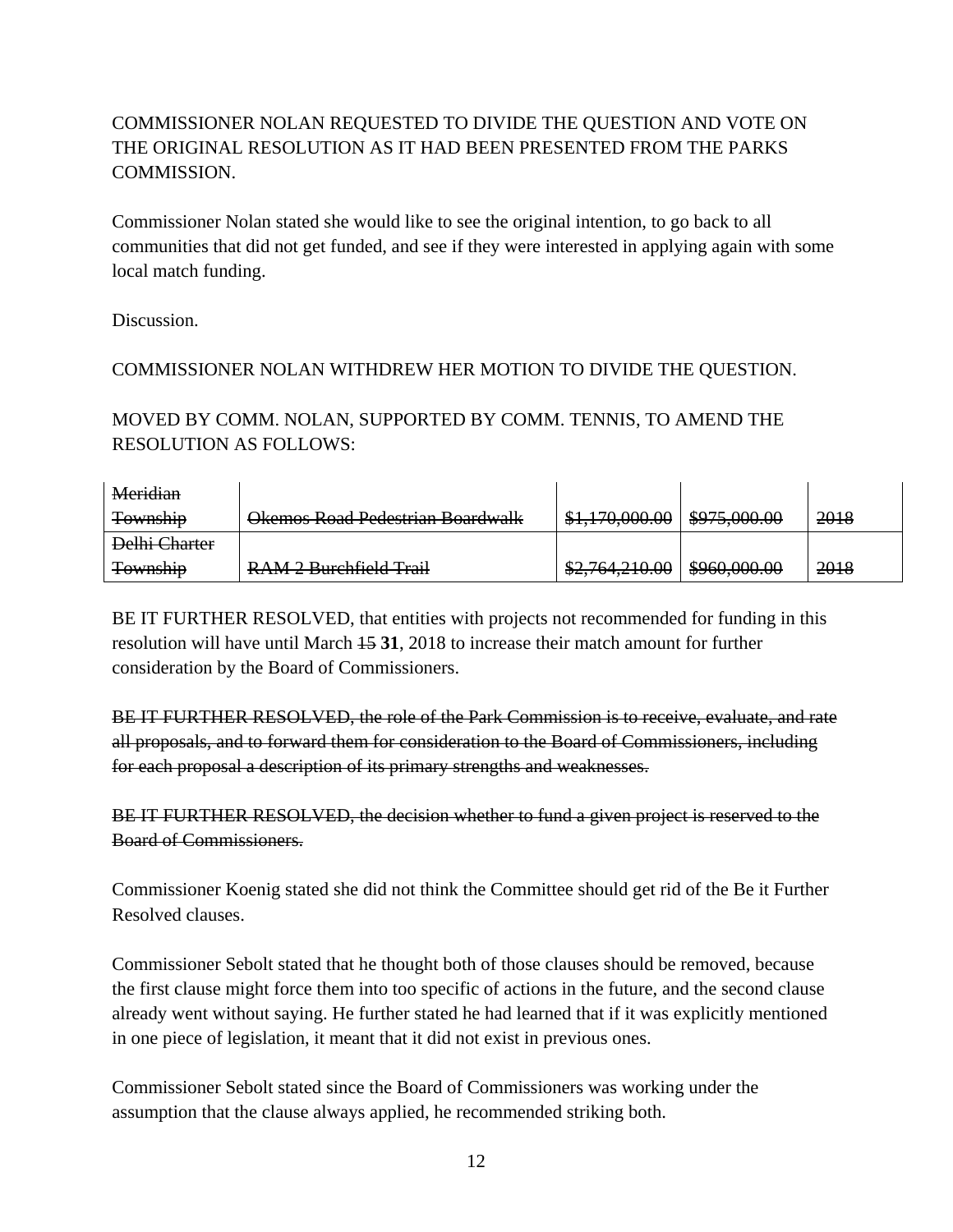# THE MOTION WAS AMENDED TO ADD THE FOLLOWING AMENDMENT:

BE IT FURTHER RESOLVED, that all work will be completed within two years from the date the contracts are executed except in the case of projects that are being funded across multiple years, which include **but may not be limited to,** Fenner Pathway Extension, Simmons Memorial Park and Hayhoe Riverwalk which will be completed in 2021.

This was considered a friendly amendment.

# COMMISSIONER TENNIS MOVED TO DIVIDE THE QUESTION AND VOTE SEPARATELY ON THE FOLLOWING AMENDMENT TO THE RESOLUTION:

BE IT FURTHER RESOLVED, the role of the Park Commission is to receive, evaluate, and rate all proposals, and to forward them for consideration to the Board of Commissioners, including for each proposal a description of its primary strengths and weaknesses.

BE IT FURTHER RESOLVED, the decision whether to fund a given project is reserved to the Board of Commissioners

Discussion.

Commissioner Sebolt stated if Commissioners felt that the two resolved clauses should be left in, then they should submit a new resolution to make those opinions known, rather than having them exist in a reference in another resolution.

THE MOTION TO AMEND THE RESOLUTION BY REMOVING THE TWO CLAUSES CARRIED. **Yeas:** Banas, Koenig, Nolan, Sebolt, Naeyaert **Nays:** Louney, Tennis **Absent:** None

Discussion.

Commissioner Tennis stated he would support the further amendments to the resolution, but he felt strongly that the Committee should consider approving the Meridian Charter Township and Delhi Charter Township projects.

Commissioner Sebolt stated in theory, he was supportive of the two projects, and he hoped to make the numbers work out to approve the projects.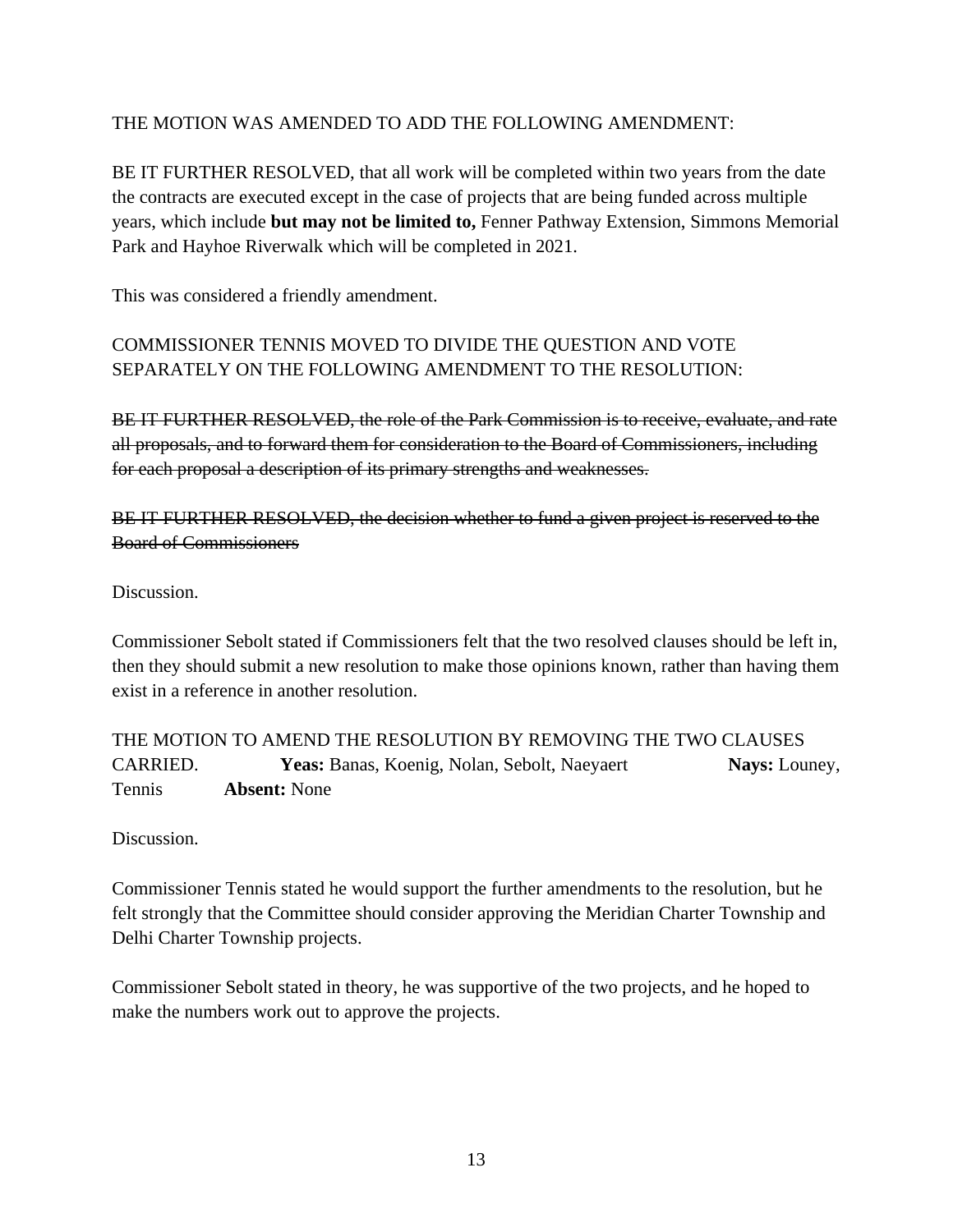Commissioner Naeyaert stated she agreed with Commissioners Sebolt and Tennis, and she also agreed with Commissioner Maiville in the fact that it appeared that the scoring needed to be changed, as it seemed local match funding weighed more on the decision to fund a project than the score of the project did.

Commissioner Nolan stated she agreed with her fellow Commissioners. She further stated she would support Onondaga Township's project, as well.

Commissioner Koenig stated that Meridian Charter Township and Delhi Charter Township had already re-applied and had given the information that would be requested by March 31, 2018, but this amendment would allow other communities the opportunity to re-apply.

Chairperson Banas stated when she had gone out to the community to get feedback about trails and parks, there had been a strong sentiment to rebuild the core of the River Trail and the Lake Lansing to MSU Trail. She further stated she thought it would also be fair to do a project on the west side of the County and eventually bring the trails together.

Chairperson Banas stated she was always supportive of going after match money from the federal and State governments, and the County had raised another \$5 million by asking communities to do so. She further stated when the County was investing in expensive projects, she liked to see communities go after matching funds.

Chairperson Banas stated she thought it was important to revisit the scoring system, and the County should be more deliberate about how they approached local matching funds. She further stated those criteria should be discussed during the next round of applications.

Chairperson Banas stated she did not think the County needed to wait until 2020 to approve dollars, especially if projects were shovel-ready, which Meridian Charter Township's boardwalk project was and she did not know if Delhi Charter Township's was.

# THE MOTION TO AMEND THE RESOLUTION CARRIED UNANIMOUSLY BY ROLL CALL VOTE.

Clerk Hope stated the additional match that Delhi Charter Township had come up with was not like the township had the money and they did not want to put it up during the first application, the reason they had extra funds was because their recently completed RAM project had come in under budget. He further stated that Delhi Charter Township typically came in under budget on projects, and the township had already spent \$3 million of its own money on their trails and received \$4 million more to put toward the trails.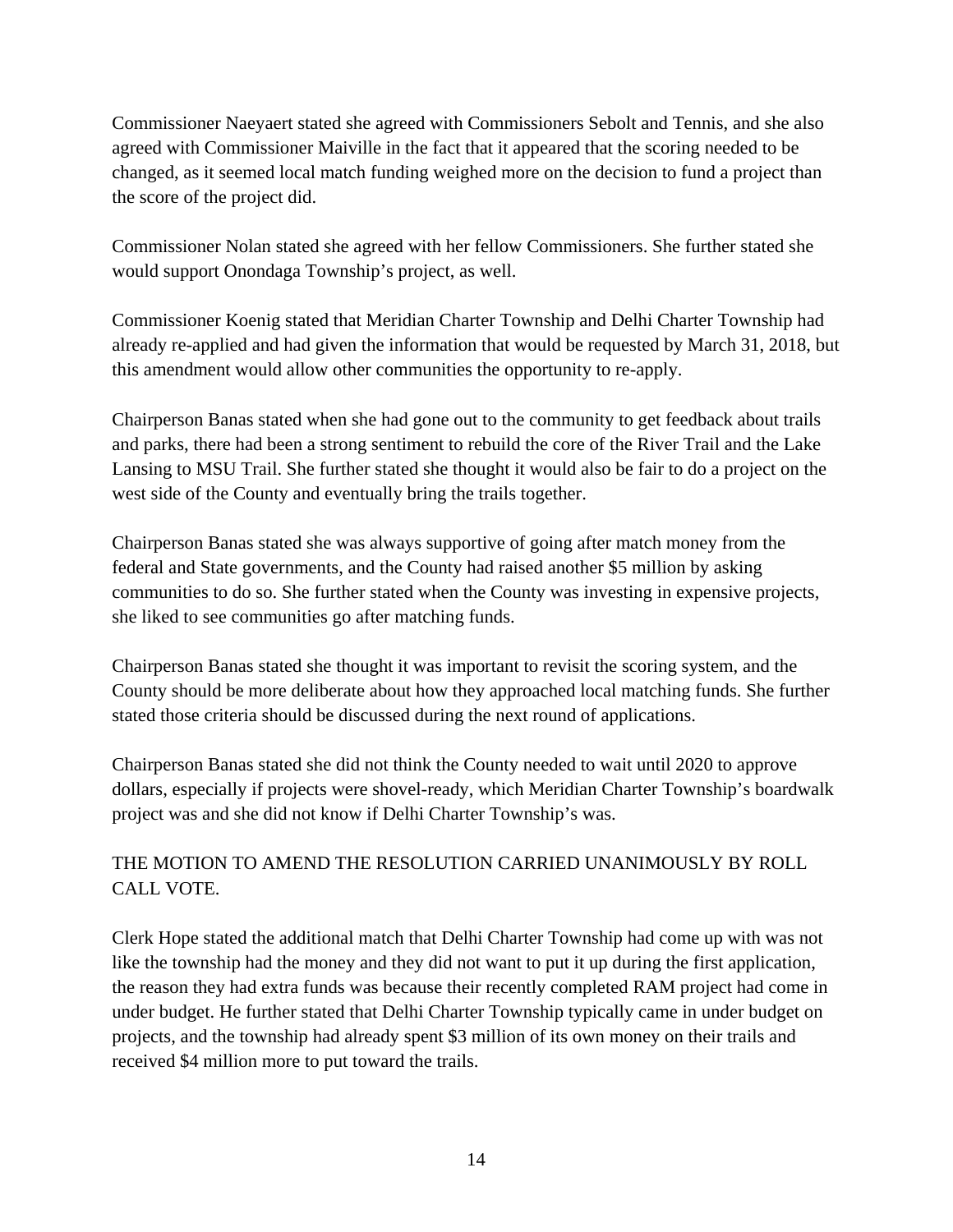Clerk Hope stated Delhi Charter Township did not have much money left to put toward trails, and they needed to reign in their spending so they could continue to have a healthy fund balance. He further stated the reason Delhi Charter Township did not apply for a trust fund grant for this project was because their engineers had told them that the maximum they could receive for the project was \$300,000, and the requirements that went along with the grant would have increased the project cost more than \$300,000.

Clerk Hope thanked the Committee for their discussion and consideration of the project.

Chairperson Banas stated she wanted to see work done on the RAM Trail.

Clerk Hope stated it was an expensive trail and Delhi Charter Township did not have more money to put toward it.

Chairperson Banas stated Delhi Charter Township had spent \$3 million, but had leveraged \$4 million in funds for their projects, and that was the point she was trying to make about the projects the County was funding. She further stated that \$20 million was not that much money, and they ought to look at all of the angles financially.

Chairperson Banas asked if Delhi Charter Township had a millage for their trails.

Clerk Hope stated Delhi Charter Township did not have a trails millage, and it would be hard to put one on the ballot for them now.

Chairperson Banas asked if it would be hard for Delhi Charter Township to put a trails millage on the ballot because of the County's Trails and Parks Millage.

Clerk Hope stated that was correct, and it was not as easy to pass millages in Delhi Charter Township as it was to pass them in other parts of the County.

Discussion.

# THE MOTION TO APPROVE THE RESOLUTION, AS AMENDED, CARRIED UNANIMOUSLY.

### Discussion.

Mr. Morgan thanked the Committee for passing the other resolutions on the agenda for grant applications. He stated if the applications were approved, then it would generate another \$690,000 back to the County.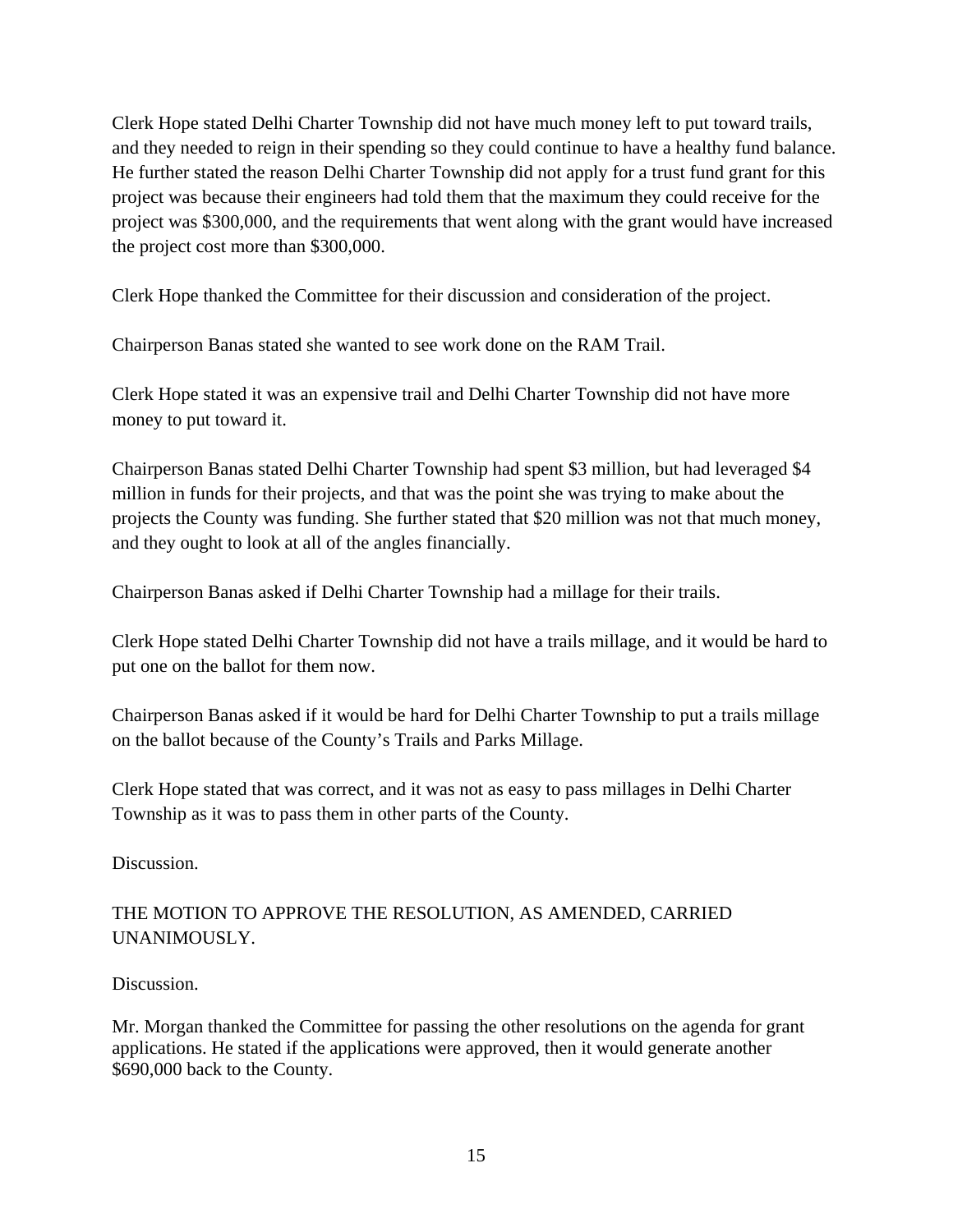### **Announcements**

Commissioner Sebolt stated he wanted to remind Commissioners if they got the chance, to thank the Sheriff's Office as they were at MSU keeping the peace during Richard Spencer's speech today.

Public Comment

None.

Adjournment

The meeting was adjourned at 8:19 p.m.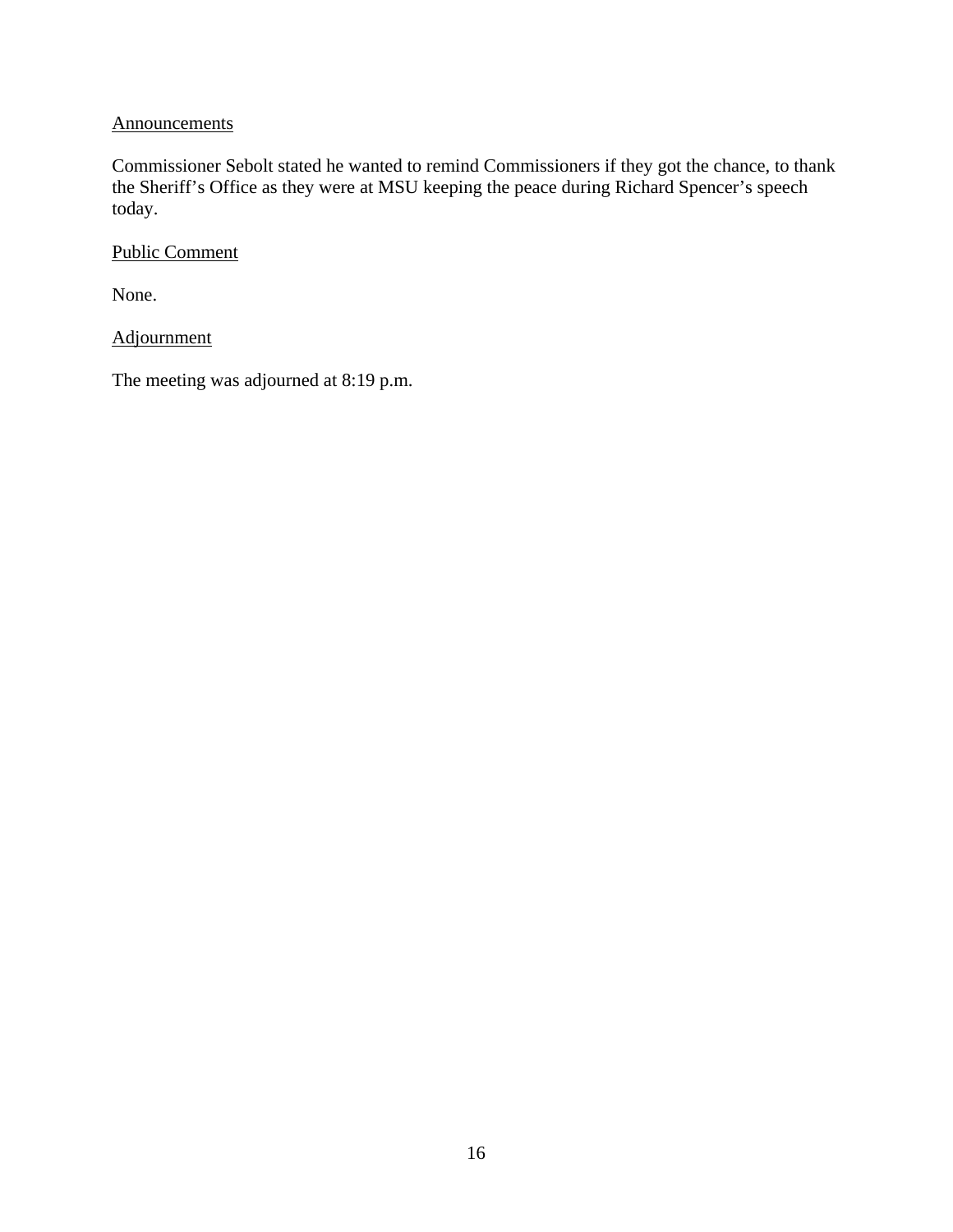# **MARCH 19, 2018 HUMAN SERVICES AGENDA STAFF REVIEW SUMMARY**

# **ACTION ITEMS: The Deputy Controller is recommending approval of the following resolutions**

### *2. Veteran Affairs Office*

*a. Resolution to Authorize a Lease Agreement with the Kalamazoo Psychology, LLC for Use of Office Space in Ingham County Veteran Affairs* 

This resolution authorizes entering into a lease Agreement with Kalamazoo Psychology, LLC, for leasing space in the amount of 100 square feet at the Veteran Affairs Office in the Human Services Building, to be charged at the rate of \$13 per square foot, for a total cost of \$1,300 for the first year, with a 3% cost increase annually. The lease agreement will take effect on April 1, 2018 and automatically renew on an annual basis unless terminated by either party according to the terms set forth in the agreement.

### *b. Resolution to Authorize Acceptance of Five Hundred Dollars Donated from Adelheid Berry, Surviving Spouse of Frederick J. Berry*

This resolution authorizes the acceptance of \$500 from the surviving spouse of veteran Frederick Berry to the Ingham County Department of Veteran Affairs. Ingham County Department of Veteran Affairs will utilize these funds to honor all veterans of Ingham/Clinton County with a Veterans Day Program in November.

### *3. Health Department*

### *a. Resolution Honoring Lori Brasic*

This resolution honors Lori Brasic for her 22 years of dedicated service to the community and the many contributions she made to the Health Department.

# *4. Parks Department*

*a. Resolution to Authorize s Contract for the Snow Tube Hill Pump House Foundation Project at Hawk Island County Park* 

This resolution authorizes a contract with Moore Trosper Construction for a cost not to exceed \$8,500 for the construction of a 17' x 23' concrete foundation for a pole barn structure at Hawk Island County Park for the snow tube hill pump house foundation project. Funding for this project is included in the 2018 budget.

*b. Resolution to Authorize an Amendment to the Watershed Management Plan for Lake Lansing*  This resolution extends the term of the watershed management plan for Lake Lansing through December 31, 2017 and appropriates \$5,000 as Ingham County's share of the annual assessment. The \$5,000 is included in the 2018 budget.

# **OTHER ITEMS:**

# *1. Youth Commission – Interviews*

*3. Health Department* 

*b. Discussion – Ground Water Quality/Clean Water Action Correspondence*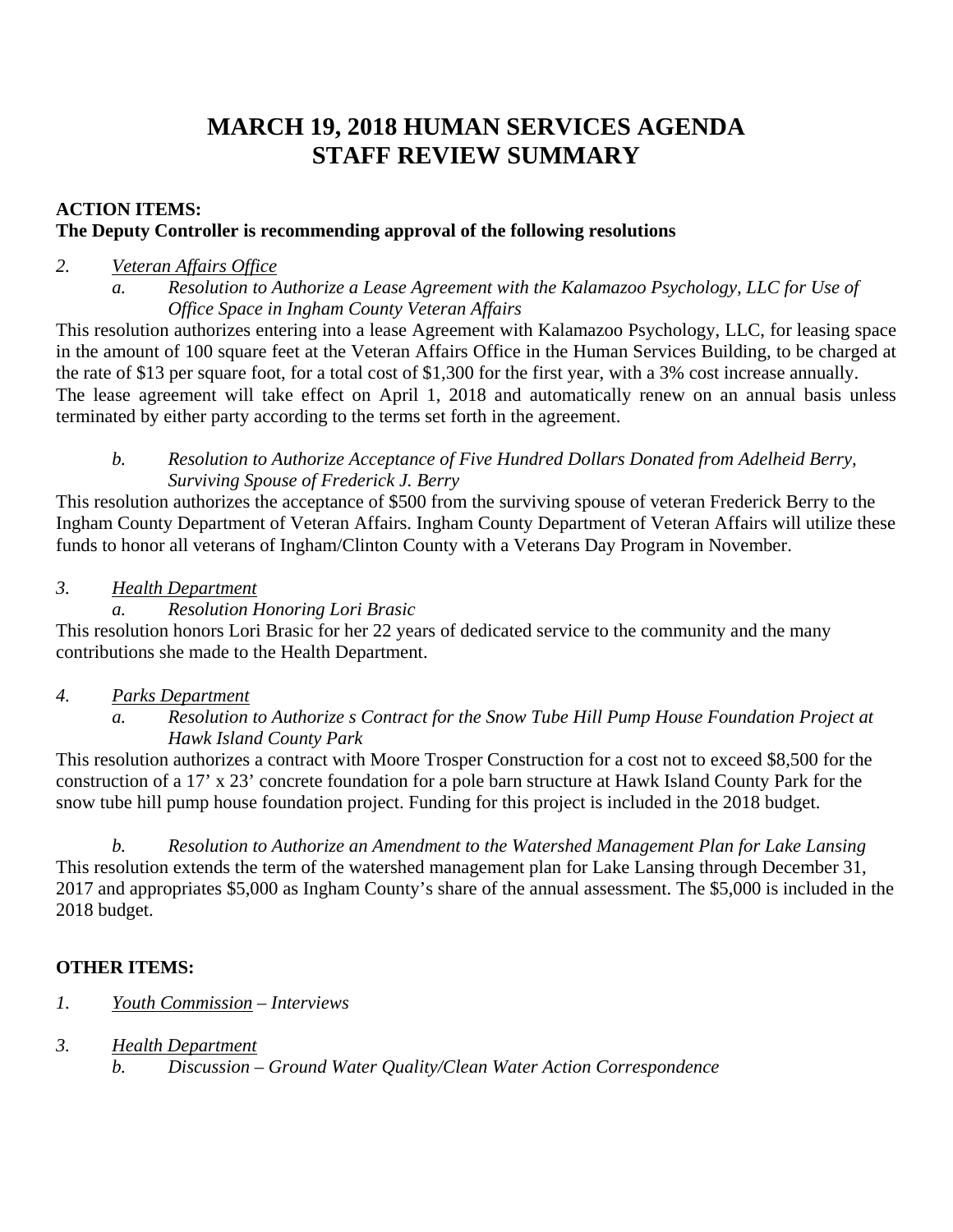<span id="page-18-0"></span>

| TO:          | Board of Commissioners Human Services & Finance Committees                              |
|--------------|-----------------------------------------------------------------------------------------|
| <b>FROM:</b> | Ingham County Department of Veteran Affairs (Director of Veterans                       |
| DATE:        | 02/22/2018                                                                              |
|              | <b>SUBJECT:</b> Authorization to enter into a lease agreement with Kalamazoo Psychology |
|              | For the meeting agendas $03/19/2018$                                                    |

**BACKGROUND** Kalamazoo Psychology has counseled veterans at Ingham County Department of Veteran Affairs for over nine years, while contracted with Grand Rapids Vet Center. However, they are no longer contracted with The Vet Center which could interrupt hundreds of veterans' counseling. This transition could have a negative effect on the veterans of Ingham County if Kalamazoo Psychology is unable to continue this service in a central location; due to the added anxiety that this places on the veterans. Because of this, Kalamazoo Psychology has requested to lease space at the Ingham County Human Services Building for the purpose of having a central location to counsel veterans.

# **ALTERNATIVES**

N/A

### **FINANCIAL IMPACT**

This agreement will increase Ingham County's budget by \$1300.00 this budget year.

# **OTHER CONSIDERATIONS**

N/A

### **RECOMMENDATION**

Based on the information presented, I respectfully recommend approval of the attached resolution.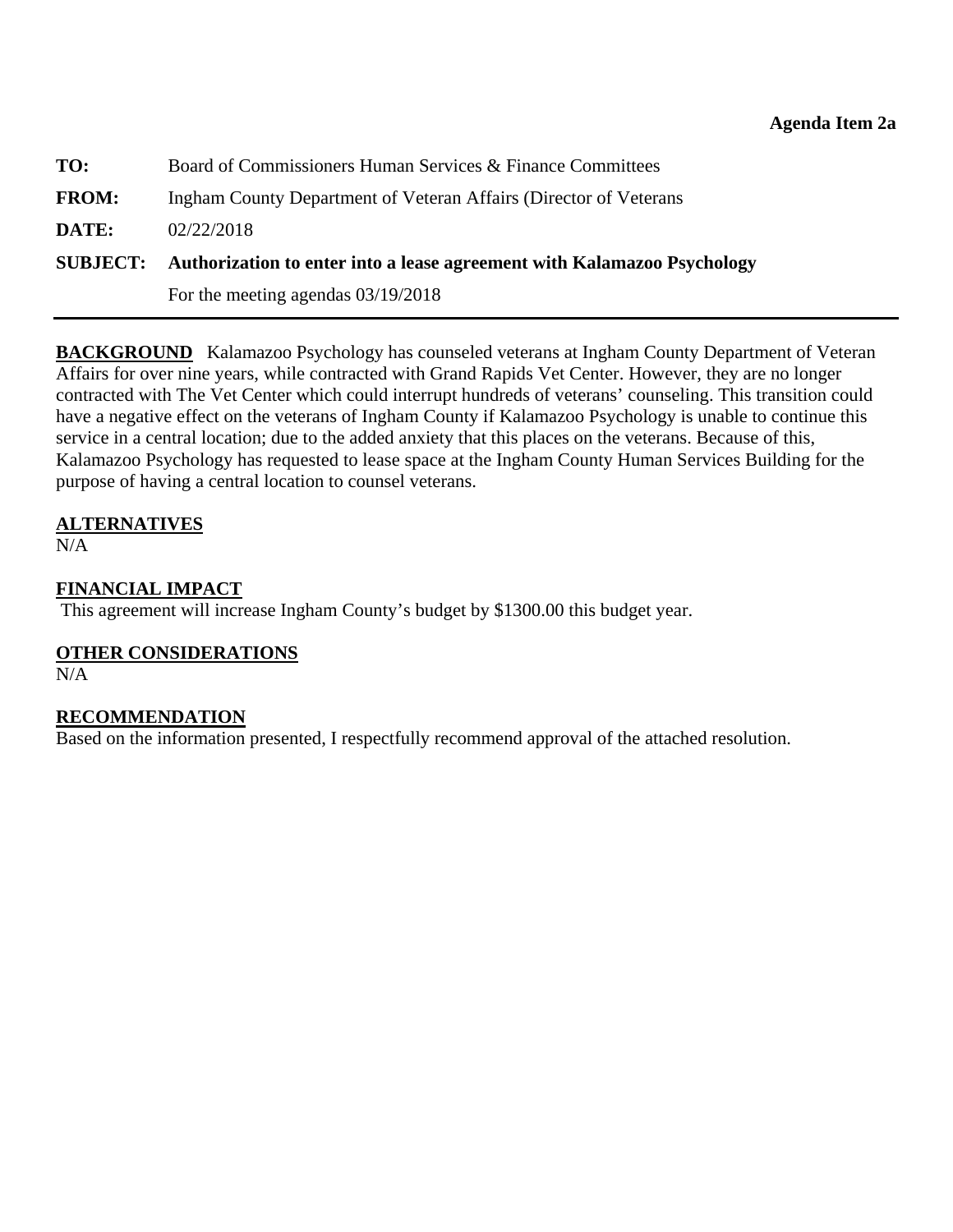Introduced by the County Services and Finance Committees of the:

### INGHAM COUNTY BOARD OF COMMISSIONERS

### **RESOLUTION TO AUTHORIZE A LEASE AGREEMENT WITH THE KALAMAZOO PSYCHOLOGY, LLC FOR USE OF OFFICE SPACE IN INGHAM COUNTY VETERAN AFFAIRS**

WHEREAS, Kalamazoo Psychology has requested to lease space at the Ingham County Human Services Building for the purpose of having a central location to counsel veterans; and

WHEREAS, the County has identified 100 square feet of space that can be utilized for this purpose; and

WHEREAS, the lease rate for the square footage would be charged at a rate of \$13.00 per square foot and charged as follows:

| 100square feet        | <b>Lease Rate</b> | Annual     | <b>Monthly Payment</b> |
|-----------------------|-------------------|------------|------------------------|
| 04/01/2018-03/31/2018 | $$13.00$ sq. ft.  | \$1,300.00 | \$108.33               |

\*Escalation of rent for subsequent years will be 3%, based on a one-year lease.

WHEREAS, the lease would begin on April 01, 2018.

THEREFORE BE IT RESOLVED, that the Ingham County Board of Commissioners authorizes entering into a lease Agreement with Kalamazoo Psychology, LLC, for leasing space in the amount of 100 square feet at the Ingham County Human Services Building, 5303 S Cedar Street, to be charged at the rate of \$13.00 per square foot, for a total cost of \$1,300.00 for the first year, with a 3% cost increase annually.

BE IT FURTHER RESOLVED, the lease agreement will take effect on April 1, 2018 and automatically renew on an annual basis unless terminated by either party according to the terms set forth in the agreement.

BE IT FURTHER RESOLVED, that the Ingham County Board of Commissioners authorizes the Board Chairperson and County Clerk to sign any documents necessary to implement this resolution upon approval as to form by the County Attorney.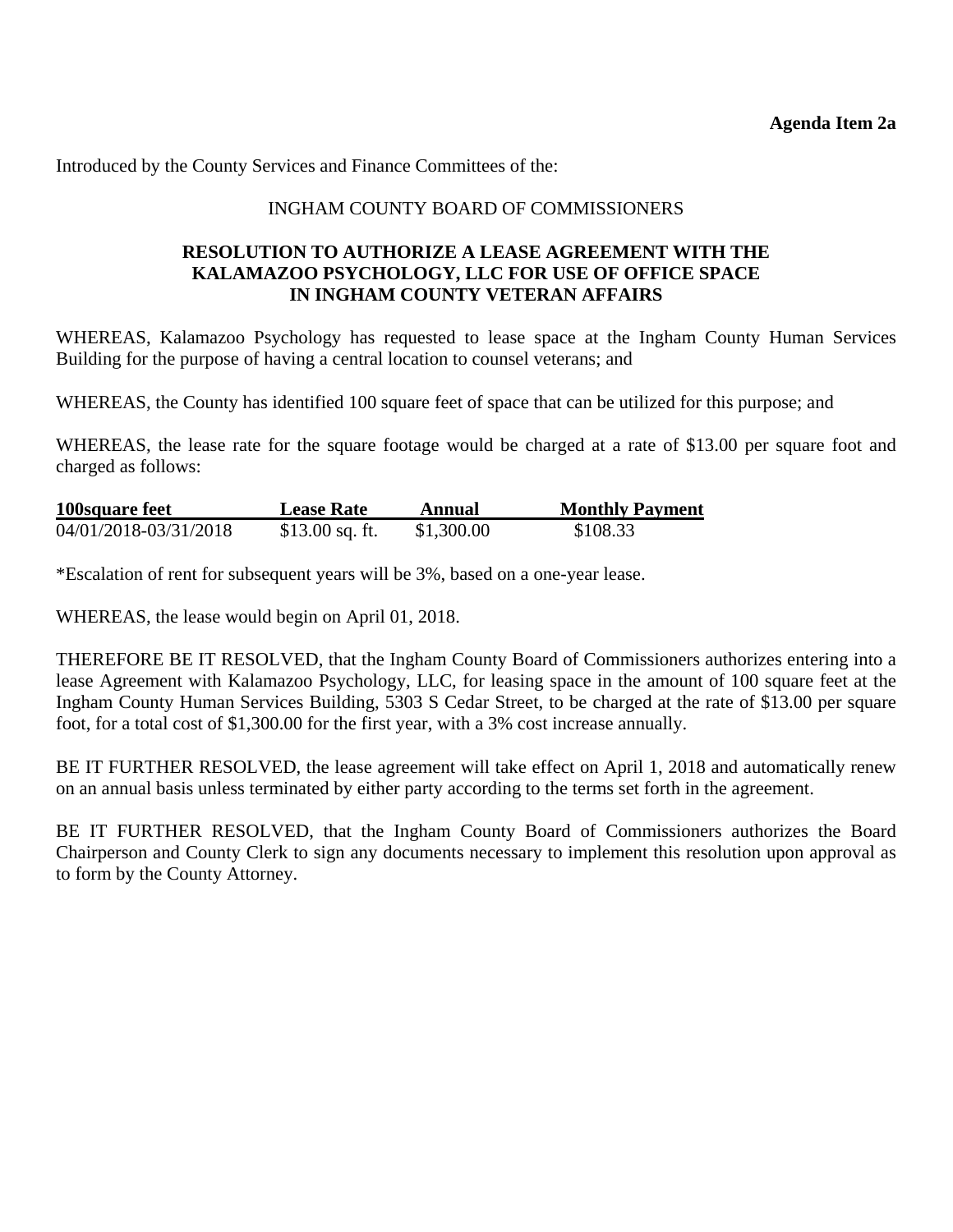<span id="page-20-0"></span>**TO:** Board of Commissioners Human Services & Finance Committees **FROM:** Ingham County Department of Veteran Affairs (Director of Veterans **DATE:** 02/22/2018 **SUBJECT: Authorization to accept monetary donation**

For the meeting agendas 03/19/2018

**BACKGROUND** Ingham County Department of Veteran Affairs has a reputation of adhering to the highest professional standards while maintaining the trust and confidence of the veterans in Ingham and Clinton Counties. This long-standing reputation had been recognized and honored by Adelheid Berry, spouse of Frederick Berry.

### **ALTERNATIVES**

N/A

### **FINANCIAL IMPACT**

Ingham County Department of Veteran Affairs will utilize these funds to honor all veterans of Ingham/Clinton County with a Veterans Day Program in November.

### **OTHER CONSIDERATIONS**

N/A

#### **RECOMMENDATION**

Based on the information presented, I respectfully recommend approval of the attached resolution.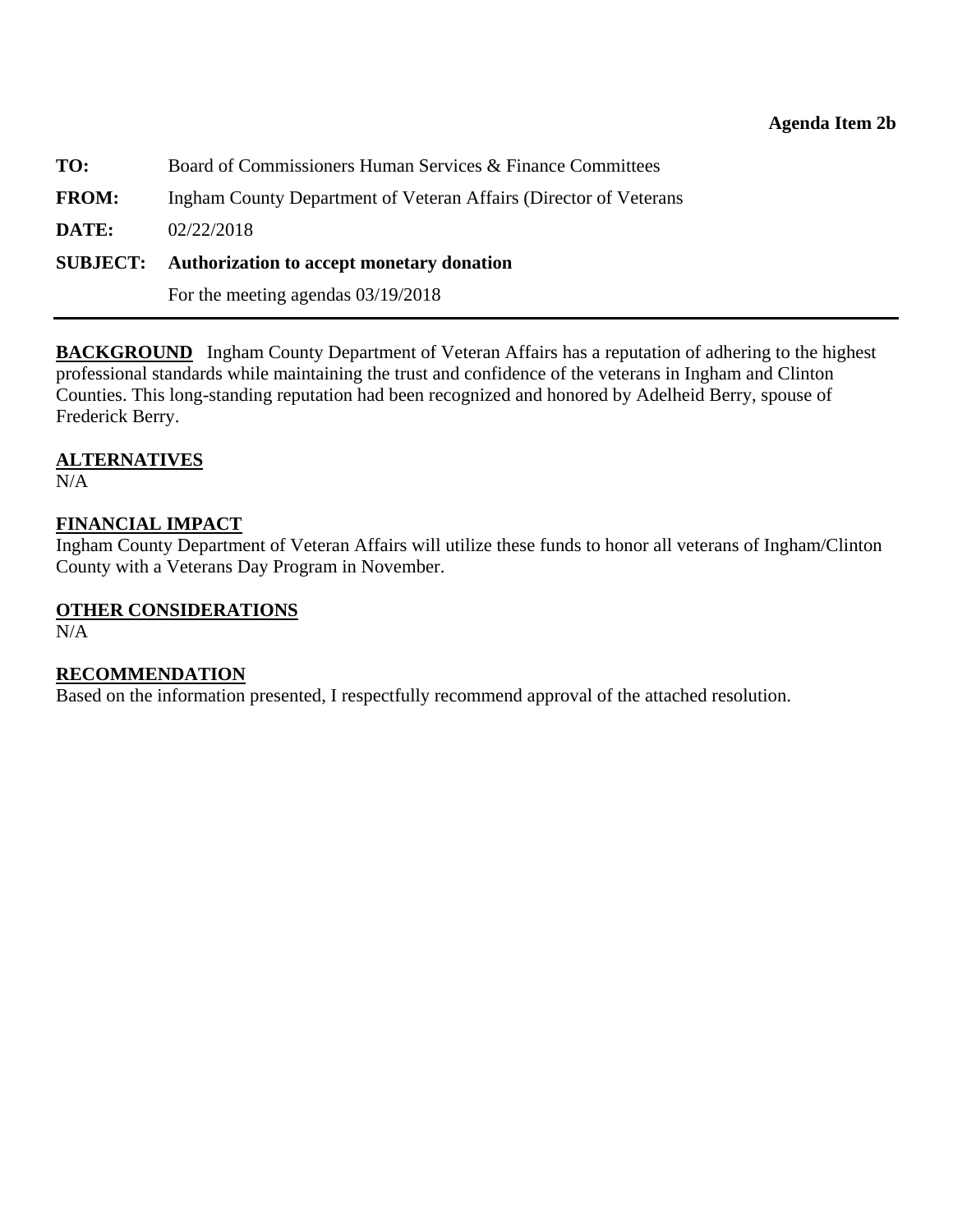Introduced by the Human Services and Finance Committees of the:

### INGHAM COUNTY BOARD OF COMMISSIONERS

### **RESOLUTION TO AUTHORIZE ACCEPTANCE OF FIVE HUNDRED DOLLARS DONATED FROM ADELHEID BERRY, SURVIVING SPOUSE OF FREDERICK J. BERRY**

WHEREAS, the Ingham County Department of Veteran Affair's mission is to fulfill President Lincoln's promise "To care for him who shall have borne the battle, and for his widow, and his orphan" by serving and honoring the men and women who are America's Veterans; and

WHEREAS, the Department of Veteran Affairs is committed to working diligently to serve veterans and are driven by an earnest belief in VA's mission; fulfilling both individual and organizational responsibilities; and

WHEREAS, the surviving spouse of deceased veteran has donated Five Hundred Dollars to Ingham County Department of Veteran Affairs.

THEREFORE BE IT RESOLVED that the Ingham County Board of Commissioners authorizes the acceptance of Five Hundred dollars from the surviving spouse of Veteran Frederick Berry to the Ingham County Department of Veteran Affairs to be used for the purpose of serving the veterans.

BE IT FURTHER RESOLVED, that the Ingham County Board of Commissioners expresses their appreciation to Adelheid Berry for her support of the Ingham County Department of Veteran Affairs.

BE IT FURTHER RESOLVED, that the Ingham County Board of Commissioners authorizes the Ingham County Department of Veteran Affairs to accept the donation of five hundred dollars and directs the Department of Veteran Affairs to utilize the funds for the purpose of providing the highest quality of service and continuous improvement.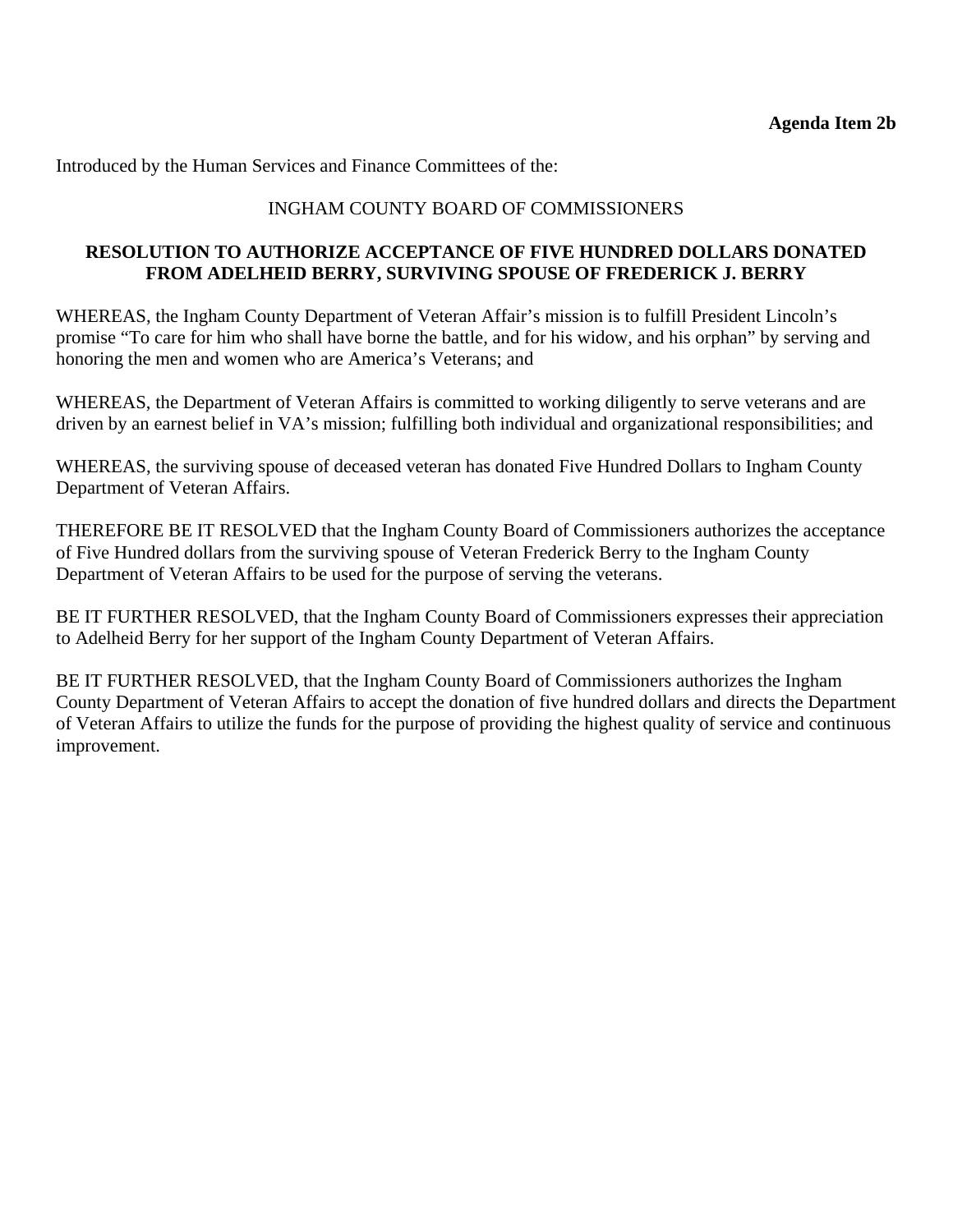<span id="page-22-0"></span>Introduced by the Human Services Committee of the:

# INGHAM COUNTY BOARD OF COMMISSIONERS

### **RESOLUTION HONORING LORI BRASIC**

WHEREAS, Lori Brasic started her career in January 1996 with Ingham County Health Department (ICHD) at the Office for Young Children (OYC) as an Early Childhood Consultant/Training Coordinator; and

WHEREAS, in this position Lori was responsible for assisting parents to find the best quality child care services for their children and for educating child care providers in required topics to help meet licensing and Great Start to Quality QRIS standards; and

WHEREAS, Lori's knowledge, experience, and associations in the early childhood community paved the way to champion successful learning outcomes for child care providers and channeled increased quality of care for children in Michigan; and

WHEREAS, Lori's passion for community inclusiveness has driven initiatives to build skills for populations in need and the spearheading of numerous special projects at local and state levels which through her leadership and knowledge brought about change; and

WHEREAS, Lori's ability to adapt allowed OYC to provide many new services, such as leading CPR and first aid classes within ICHD and the community, delivering professional development in various modalities that fit the needs of the participants, paving the way for School Age Child Care programs to participate in Great Start to Quality, serving as a national Child Development Specialist to support CDA providers, and is serving as a Head Start CLASS observer; and

WHEREAS, Lori's positive interaction with child care providers and community partners demonstrated her diverse knowledge of many aspects of the early childhood profession which allowed her to not only perform her duties accurately and timely but also contributed to the policies, practices, and overall growth of the profession at a state level: and

WHEREAS, through years of devoted work, Lori's excellent attention to detail, her expertise in the early childhood field and her passion for increasing quality for children makes her a true advocate for the children and professional in our state, as well as someone who will be greatly missed by her colleagues; and

WHEREAS, after 22 years of dedicated service to Ingham County Health Department (ICHD) Lori Brasic will retire on March 30, 2018.

THEREFORE BE IT RESOLVED, that the Ingham County Board of Commissioners hereby honors Lori Brasic for her 22 years of dedicated service to the community and the many contributions she made to ICHD.

BE IT FURTHER RESOLVED, that the Board wishes her continued success in all of her future endeavors.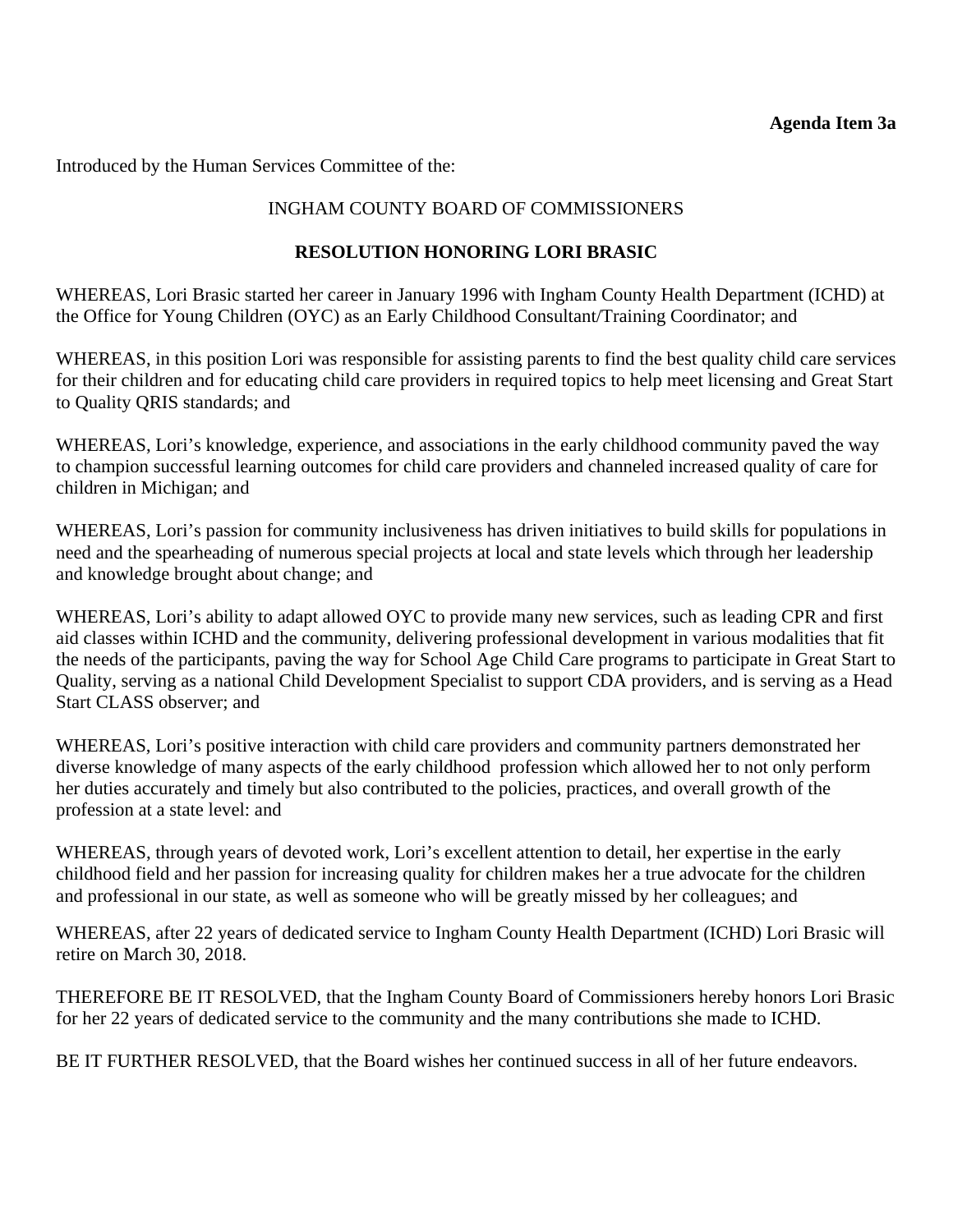<span id="page-23-0"></span>

| TO:          | Board of Commissioners Human Services & Finance Committees                  |
|--------------|-----------------------------------------------------------------------------|
| <b>FROM:</b> | Tim Morgan, Parks Director                                                  |
| DATE:        | March 6, 2018                                                               |
|              | <b>SUBJECT:</b> Snow Tube Hill Pump House Foundation Project at Hawk Island |
|              | For the meeting agenda of 3/19/18 Human Services and 3/21/18 Finance        |

### **BACKGROUND**

Proposals were solicited according the Purchasing guidelines for the construction of a 17' x 23' concrete foundation for a pole barn structure at Hawk Island County Park for the snow tube hill pump house foundation project. The project scope includes construction of concrete floor with footings around existing concrete pad the pump sets upon and the contractor is responsible for all the prep-work, set-up, pour, finish, sawcuts, and cleanup. The Evaluation Committee recommends that a contract be awarded to Moore Trosper Construction in an amount not to exceed \$8,500.00 which includes \$1,000.00 contingency. This was discussed with Purchasing.

### **ALTERNATIVES**

Presently the facility that houses our pumps is a makeshift flat roofed structure with a dirt floor. Not upgrading the facilities for the pumps could potentially jeopardize the pumps and the winter sports operations at Hawk Island. Having a professional concrete contractor pour the footings and concrete floor will provide for years of reliable use of the building that will be installed on top of it for the present operations at Hawk Island.

### **FINANCIAL IMPACT**

There are funds available in line item number 228-75999-976000-7P02.

### **OTHER CONSIDERATIONS**

The Ingham County Park Commission supported this resolution at their February 20, 2018 meeting.

### **RECOMMENDATION**

Based on the information presented, I respectfully recommend approval of the attached resolution authorizing Ingham County enter into a contract with Moore Trosper Construction.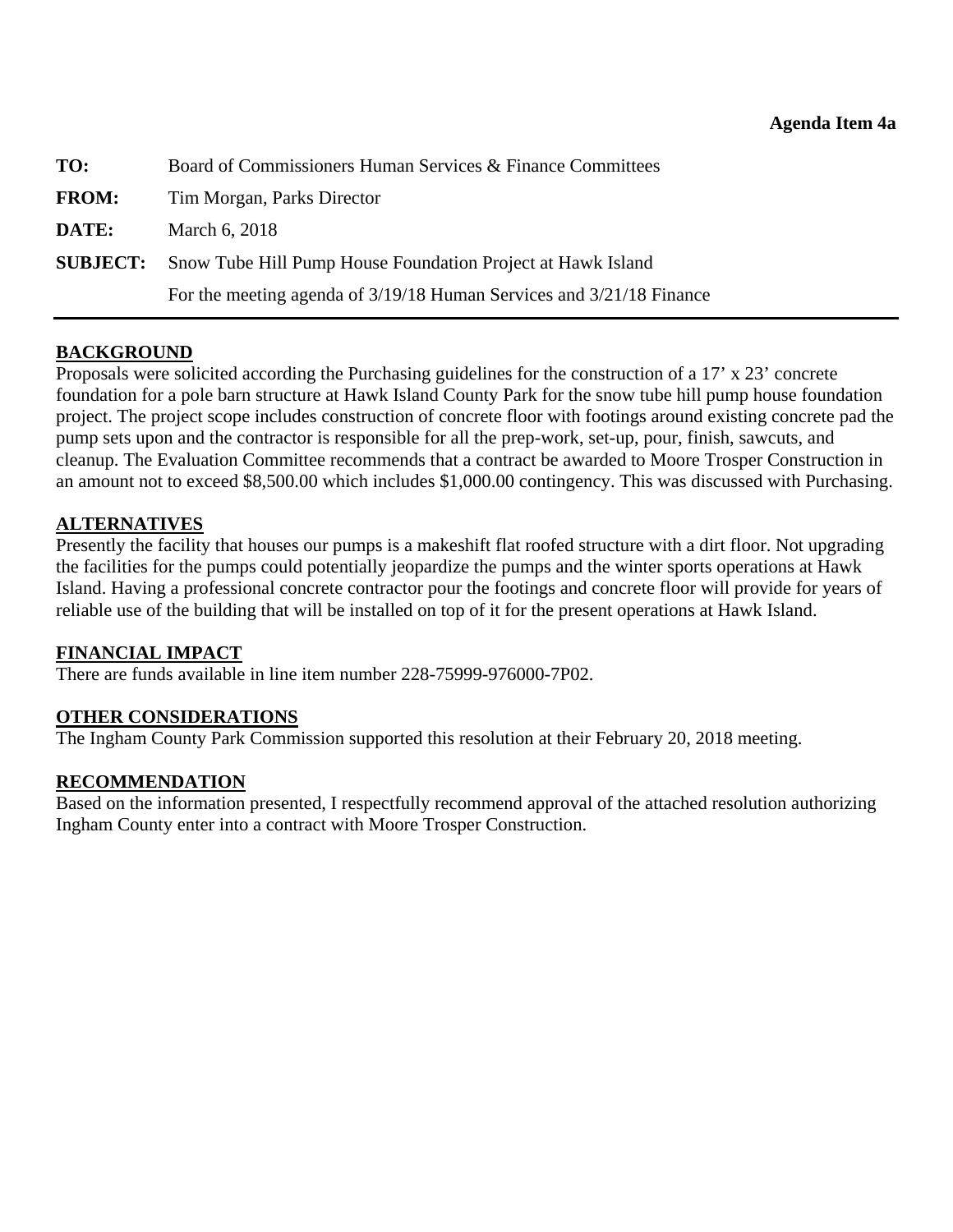Introduced by the Human Services and Finance Committees of the:

### INGHAM COUNTY BOARD OF COMMISSIONERS

### **RESOLUTION TO AUTHORIZE A CONTRACT FOR THE SNOW TUBE HILL PUMP HOUSE FOUNDATION PROJECT AT HAWK ISLAND COUNTY PARK**

WHEREAS, proposals were solicited for the construction of a 17' x 23' concrete foundation for a pole barn structure at Hawk Island County Park for the snow tube hill pump house foundation project; and

WHEREAS, the project scope includes construction of concrete floor with footings around existing concrete pad the pump sets upon; and

WHEREAS, the contractor is responsible for all the prep-work, set-up, pour, finish, sawcuts, and cleanup; and

WHEREAS, after careful review and evaluation of the proposals received, the Evaluation Committee recommends that a contract be awarded to Moore Trosper Construction, the low bidder.

THEREFORE BE IT RESOLVED, that the Ingham County Board of Commissioners hereby approves entering into a contract with Moore Trosper Construction for a cost not to exceed \$8,500.00 for the snow tube hill pump house foundation project at Hawk Island County Park which is inclusive of a \$1,000 contingency.

BE IT FURTHER RESOLVED, that funds are available in line item 228-75999-976000-7P02.

BE IT FURTHER RESOLVED, that the Chairperson of the Board of Commissioners is hereby authorized to sign any necessary contract documents on behalf of the County after approval as to form by the County Attorney.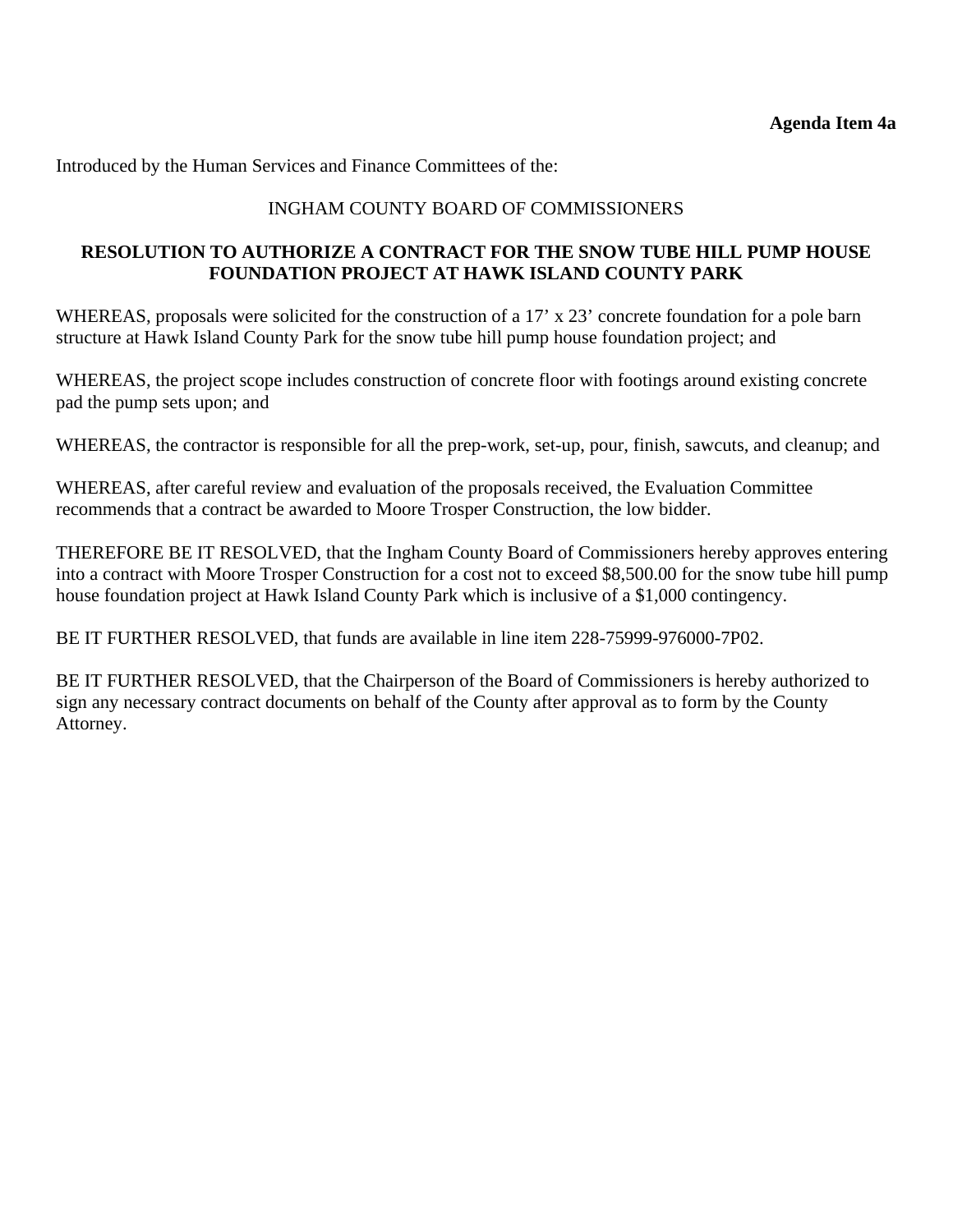<span id="page-25-0"></span>

| TO:          | Board of Commissioners Human Services & Finance Committees           |  |
|--------------|----------------------------------------------------------------------|--|
| <b>FROM:</b> | Tim Morgan, Parks Director                                           |  |
| DATE:        | March 6, 2018                                                        |  |
|              | <b>SUBJECT:</b> Lake Lansing Watershed Management Plan               |  |
|              | For the meeting agenda of 3/19/18 Human Services and 3/21/18 Finance |  |

### **BACKGROUND**

The Lake Lansing Special Assessment District Advisory Committee has developed a long range plan for the ongoing maintenance of Lake Lansing which includes a special assessment district to fund the implementation of the Watershed Management Plan. The purpose of the amendment is to extend the term of Agreement for an additional ten years.

### **ALTERNATIVES**

Ingham County has demonstrated its support of the efforts to properly maintain this valuable natural resource and as a property owner with Lake Frontage wants to continue to contribute equitably to the successful implementation of the plan, as it is intended to both alleviate current problems and forestall possible future problems.

### **FINANCIAL IMPACT**

The Ingham County Parks Commission recommends that the Ingham County Board of Commissioners appropriate up to \$5,000 for the annual assessment period for 2018 and consider annually as part of the budget process whether funds are available to appropriate up to \$10,000.

### **OTHER CONSIDERATIONS**

The Parks & Recreation Commission supported this resolution to appropriate \$10,000 annually when possible with the passage of a resolution at their February 20, 2018 meeting.

#### **RECOMMENDATION**

Based on the information presented, I respectfully recommend approval of the resolution authorizing an amendment to the Agreement